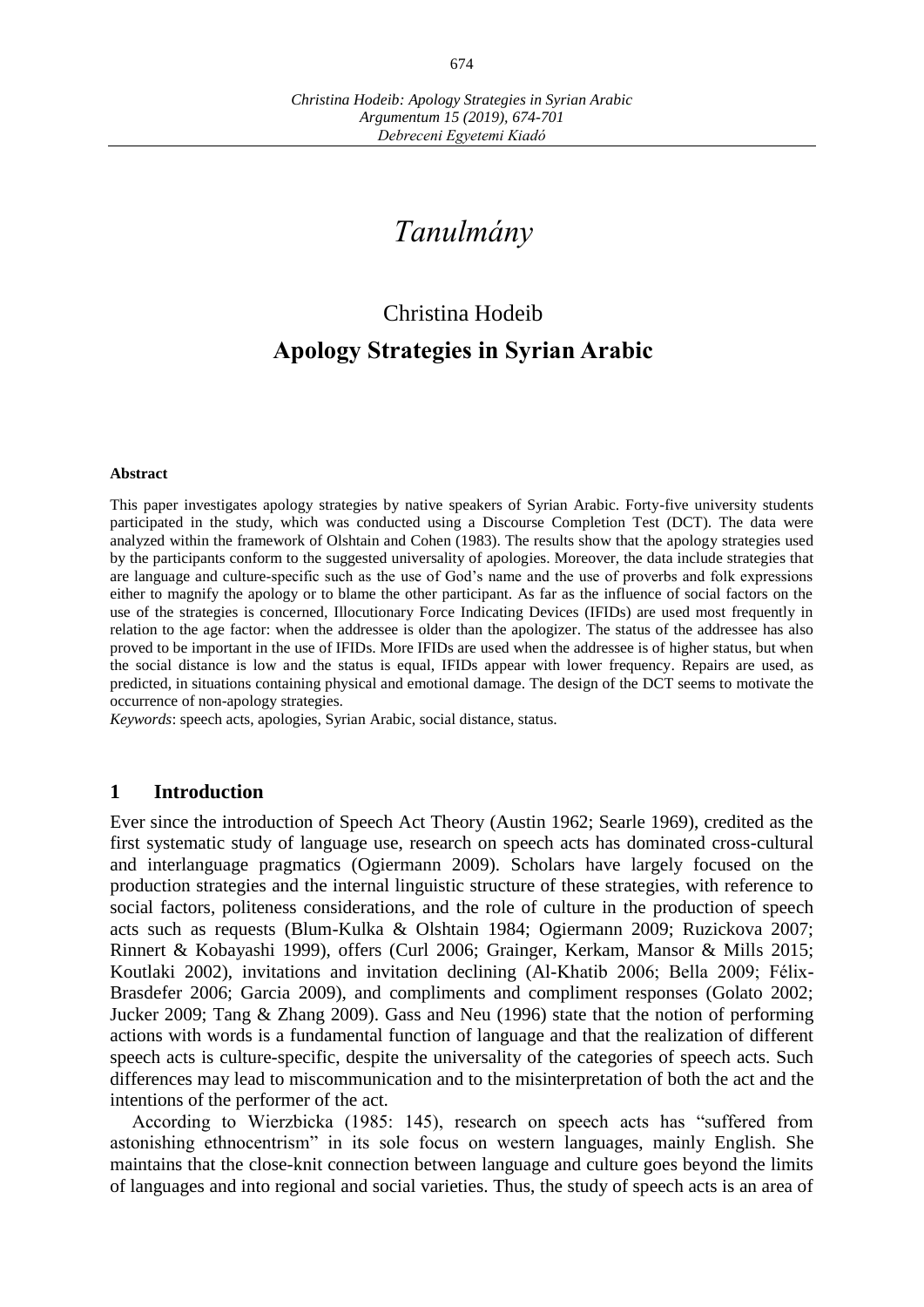investigation in which the mutual influences of language, society, and culture can clearly be observed.

Among the speech acts investigated, apologies remain one of the most popular and most widely researched because of their social role in maintaining harmony. Cross-linguistically, apologies have been studied in native and non-native speaker use in languages such as Hebrew and English (Cohen & Olshtain 1981), New Zealand English (Holmes 1989), English, Hungarian, and Polish (Suszczyńska 1999), Persian (Shariati & Chamani 2010), Norwegian (Awedyk 2011), and Tunisian Arabic (Jebahi 2011), among others. Olshtain and Cohen (1983) recognize the failure of classical speech act theory in classifying speech acts just by looking at the performative verb: in the original formation of speech act theory, certain verbs not only serve to have things said but also to have things done. Such verbs are called performative verbs, and their presence is a marker that a sentence is a performative one. The performative verb names the speech act being performed, for example, "I request," "I thank," and "I apologize" for the speech acts of requesting, thanking, and apologizing respectively (Austin 1962; Searle 1969). However, in many cases a speech act is performed without the overt or covert presence of a performative verb. Olshtain and Cohen (1983) also point out that speech act theory does not provide us with a definition of what a speech act is, in terms of structure. Thus, they suggest that the notion of speech acts be expanded to include speech-act sets, which encompass all the potential realizations of a speech act in relation to speech events and specific social factors. Olshtain and Cohen's aim is to establish a speech-act set that contains all the possible utterances and semantic formulas that make up a speech act. Olshtain and Cohen (1983: 22) claim that the basic categories for apologies may be universal, but "the number of subformulas and their appropriateness to discourse situations would vary, however, form language to language." Indeed, many studies which adopted this taxonomy prove that it has a measure of universality but also revealed that there are language-specific properties (Muthusamy & Farashaiyan 2016).

My study attempts to build on the existing literature by investigating apology strategies in Syrian Arabic, which, to my knowledge, has not been studied before. The study aims to answer the following questions:

- 1. What are the apology strategies used by native speakers of Syrian Arabic? And how can these be related to the social factors of status, social distance, age, and the degree of the offense?
- 2. How much do the strategies conform to the suggested universality of apology strategies?
- 3. Are there any language-specific features in the strategies?

In Section 2, I give a detailed description of the theoretical framework of the paper as well as an overview of the literature on apologies in European languages and in other languages such as Persian and Arabic dialects. In Section 3 I explain the data-collection method and the procedures for obtaining the data, followed by an analysis and discussion of the results in Sections 4 and 5. The study concludes with a general discussion of the use of different apology strategies as influenced by social factors such as age, status, distance, and the seriousness of the offense in Section 6.

# **2 Literature Review**

Researchers have taken different approaches to the study of apologies. Meier (1998) explains that apology studies have been influenced by social psychology, on one hand, and sociopragmatics, on the other hand. The difference between the two fields lies in how each views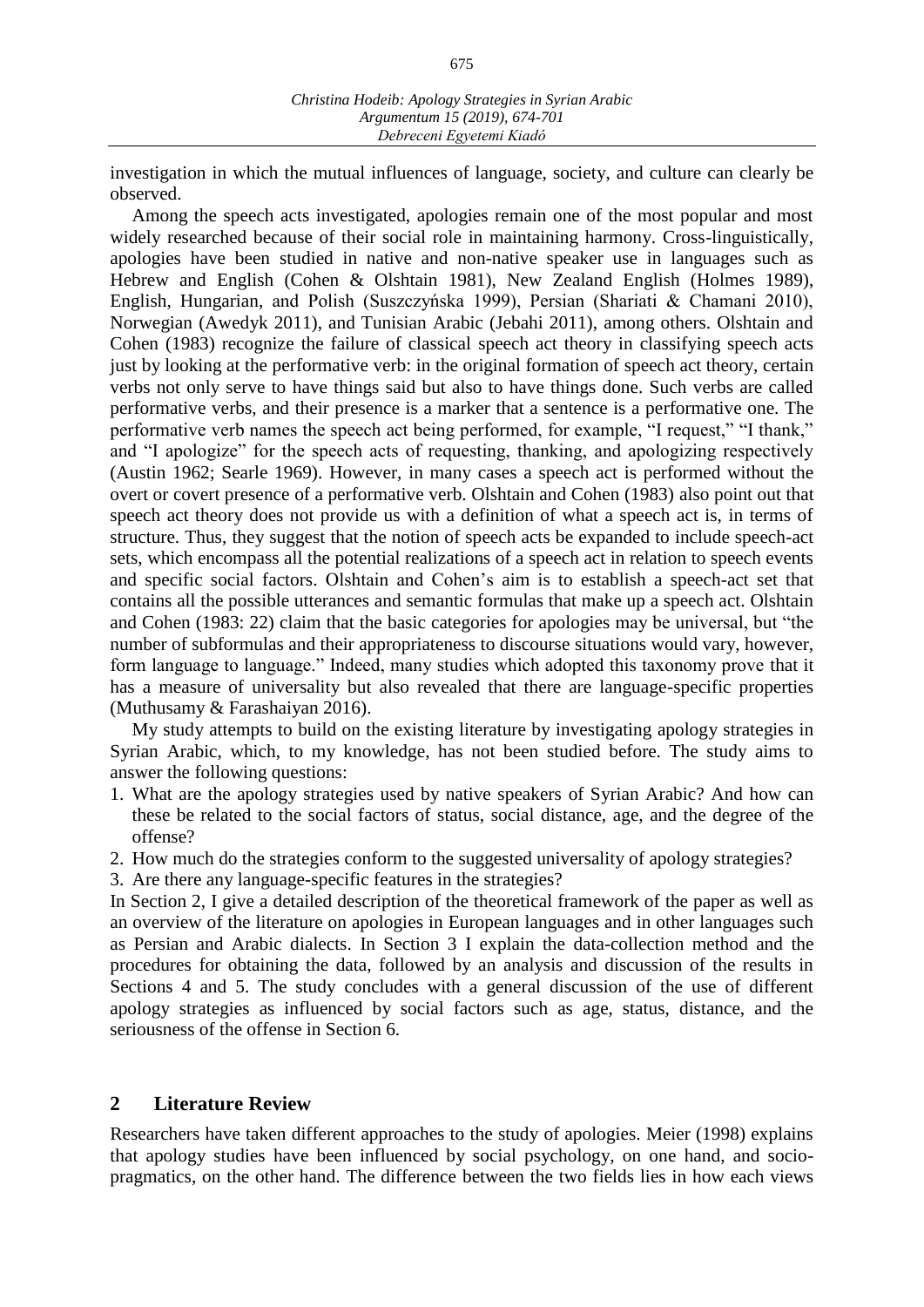apologies, whereas the position of social psychology studies is that apologies are speakeroriented, linguistic studies view them as hearer-oriented.

The definitions suggested for apologies by linguists reflect the above-mentioned orientation, and all have in common the underlying assumption that apologies are intended to set problems right (Olshtain & Cohen 1983). For example, Holmes (1990) stresses the affective function of apologies as primarily social acts performed to maintain social relationships. She also argues for a polite dimension to apologies based on Brown and Levinson's (1987) treatment of apologies as politeness strategies attending to the hearer's face needs. However, Holmes (1990) concedes that apologies in most cases also serve the speaker's benefit, as rational and effective communicative behavior. Similarly, Bergman and Kasper (1993) define apologies based on Goffman's (1971) conception of them as remedial interchanges that seek to change what has been considered as a deviant act into an acceptable one. Finally, Trosborg (1987) argues that any definition of apologies as face-saving strategies must take both speaker and hearer face wants into consideration.

Whatever position is taken, apologies inherently involve multiple participants-at-talk, and therefore, have many syntactic and semantic manifestations. In line with the complexities of this speech act, different apology taxonomies were devised such as Fraser's (1981), Owen's (1983), and Trosbrog's (1987). In their study of the sociocultural competence of Hebrew nonnative speakers of English, Cohen and Olshtain (1981) used Fraser's taxonomy (1981) to classify their data. Olshtain and Cohen (1983) modified this taxonomy to include five main strategies and a number of sub-strategies. One of the most widely used taxonomies, moreover, is Blum-kulka and Olshtain's taxonomy (1984). The latter taxonomy overlaps considerably with Olshtain and Cohen's taxonomy (1983), which is adopted for data analysis in this study. Both taxonomies are going to be discussed in detail in the next two sections.

### *2.1 Olshtain and Cohen's (1983) apology strategies*

This taxonomy, as mentioned in the previous section, is a modification of Cohen and Olshtain's (1981) taxonomy. I adopt this taxonomy because it provides discrete apology and non-apology strategies and attempts to account for the use of different strategies in relation to multiple social factors, to be discussed below. The taxonomy, thus, allows for a more principled analysis of my data and helps reveal both universal and language-specific strategies. This modified taxonomy, as Olshtain and Cohen (1983) claim, is the result of empirical data obtained from a series of studies. Namely, based on data from Ford's (1981) study on apologies in English and Spanish, the strategy of accounts or explanations was promoted to a separate category in the (1983) taxonomy, whereas in Cohen and Olshtain's (1981) taxonomy it is a sub-strategy of "an expression of apology". Olshtain and Cohen (1983) also add "expressing lack of intent" as a sub-category of "acknowledgment of responsibility" based on Ford's (1981) observation (cited in Olshtain & Cohen 1983: 29). Moreover, Ogiermann (2009) commends the productivity of this taxonomy and its successful application to a large number of languages suggesting not only the validity of the apology categories but their potential universality (Ogiermann 2009: 56-57). Indeed, this taxonomy and various modifications to it have been used in investigating apologies in New Zealand English (Holmes 1989; 1990), a number of Arabic dialects (Ghawi 1993), Arab learners of English (Al-Zumor 2011), and Persian (Shariati & Chamani 2010).

According to Olshtain and Cohen (1983), in any apology situation, at least two people participate and an offense is observed. When the offender acknowledges the offense and takes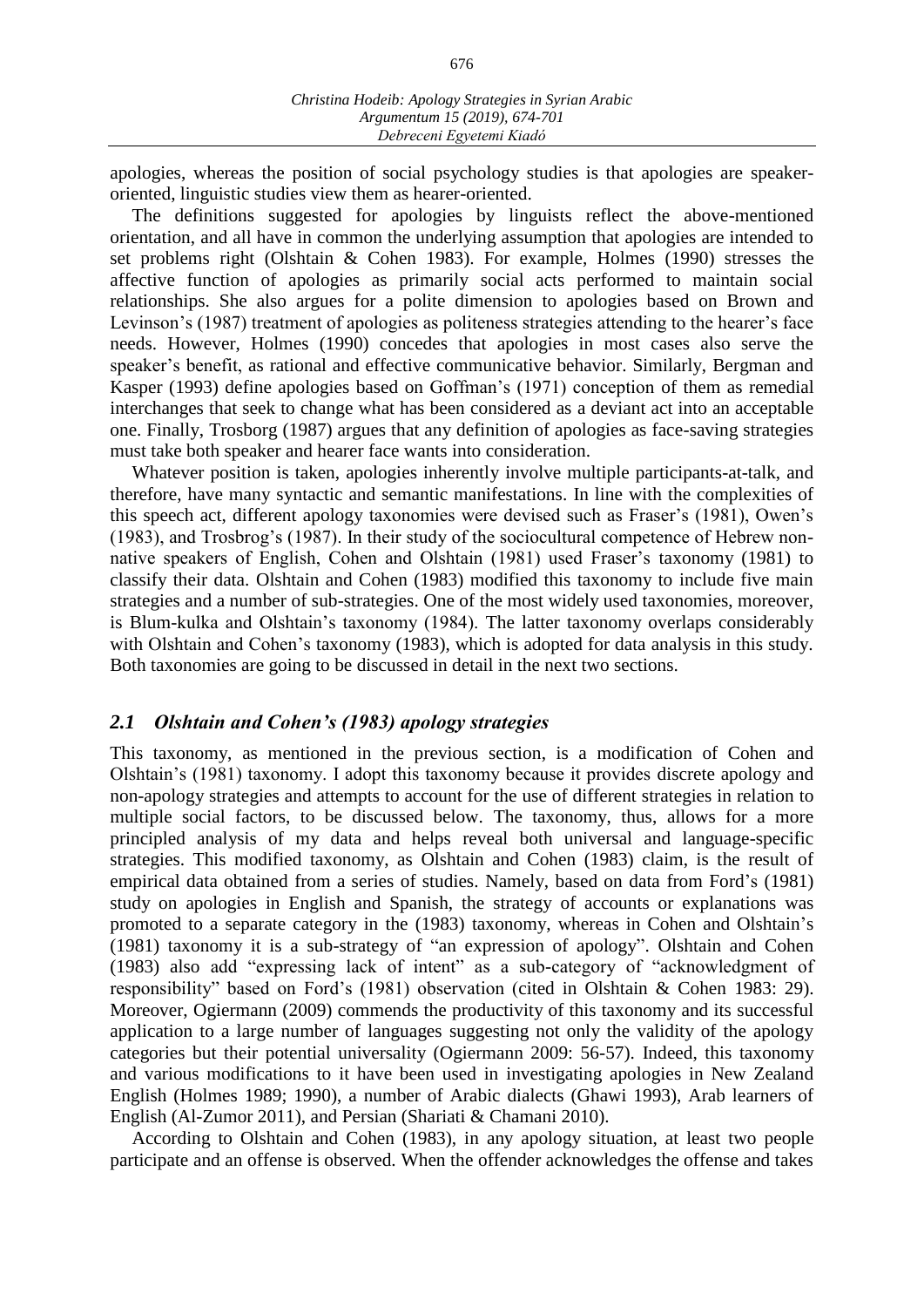action to remedy it, the following apology strategies and sub-strategies, as shown in Table 1, may be used.

|                                                                | 1. An expression of an apology $(IFID)^1$                          |  |
|----------------------------------------------------------------|--------------------------------------------------------------------|--|
|                                                                | a. An expression of regret, e.g. "I'm sorry."                      |  |
|                                                                | b. An offer of apology, e.g. "I apologize."                        |  |
|                                                                | c. A request for forgiveness "excuse me."                          |  |
| 2. An explanation or account of the situation                  |                                                                    |  |
|                                                                | e.g. "it's rush hour and the bus was late again."                  |  |
|                                                                | 3. Acknowledgment of responsibility                                |  |
|                                                                | a. Accepting the blame, e.g. "it's my fault."                      |  |
|                                                                | b. Expressing self-deficiency, e.g. "I was                         |  |
|                                                                | confused."                                                         |  |
|                                                                | c. Recognizing the other person as deserving apology, e.g. "you're |  |
|                                                                | right."                                                            |  |
|                                                                | d. Expressing lack of intent e.g. "I didn't mean it."              |  |
|                                                                |                                                                    |  |
| <b>4. An offer of repair, e.g. "I'll buy you another one."</b> |                                                                    |  |
| 5. A promise of forbearance, e.g. "this won't happen again."   |                                                                    |  |
|                                                                |                                                                    |  |

*Table 1. Apology strategies according to Olshtain and Cohen (1983)*

The use of one of these strategies will mostly be enough for the linguistic realization of the speech act of apology, but usually multiple strategies will also be used as an intensification of the apology. As shown in Table 2, however, Olshtain and Cohen (1983) note that there are cases in which the offender does not recognize the need to apologize and may choose to ignore the event by not saying anything or resorting to a set of strategies.

| 1. A denial of the need to apologize              |  |  |
|---------------------------------------------------|--|--|
| e.g. "there was no need for you to get insulted." |  |  |
| 2. A denial of responsibility                     |  |  |
| a. Not accepting the blame, e.g. "it              |  |  |
| wasn't my fault."                                 |  |  |
| b. Blaming the other participant for              |  |  |
| bringing the offense of him/herself,              |  |  |
| e.g. "why didn't you remind me?"                  |  |  |

*Table 2. Non-apologies (when the offender does not recognize the need to apologize)*

 $\overline{a}$ <sup>1</sup> The term IFID first appeared in Blum-Kulka and Olshtain (1984), who adopt it from Searle (1969).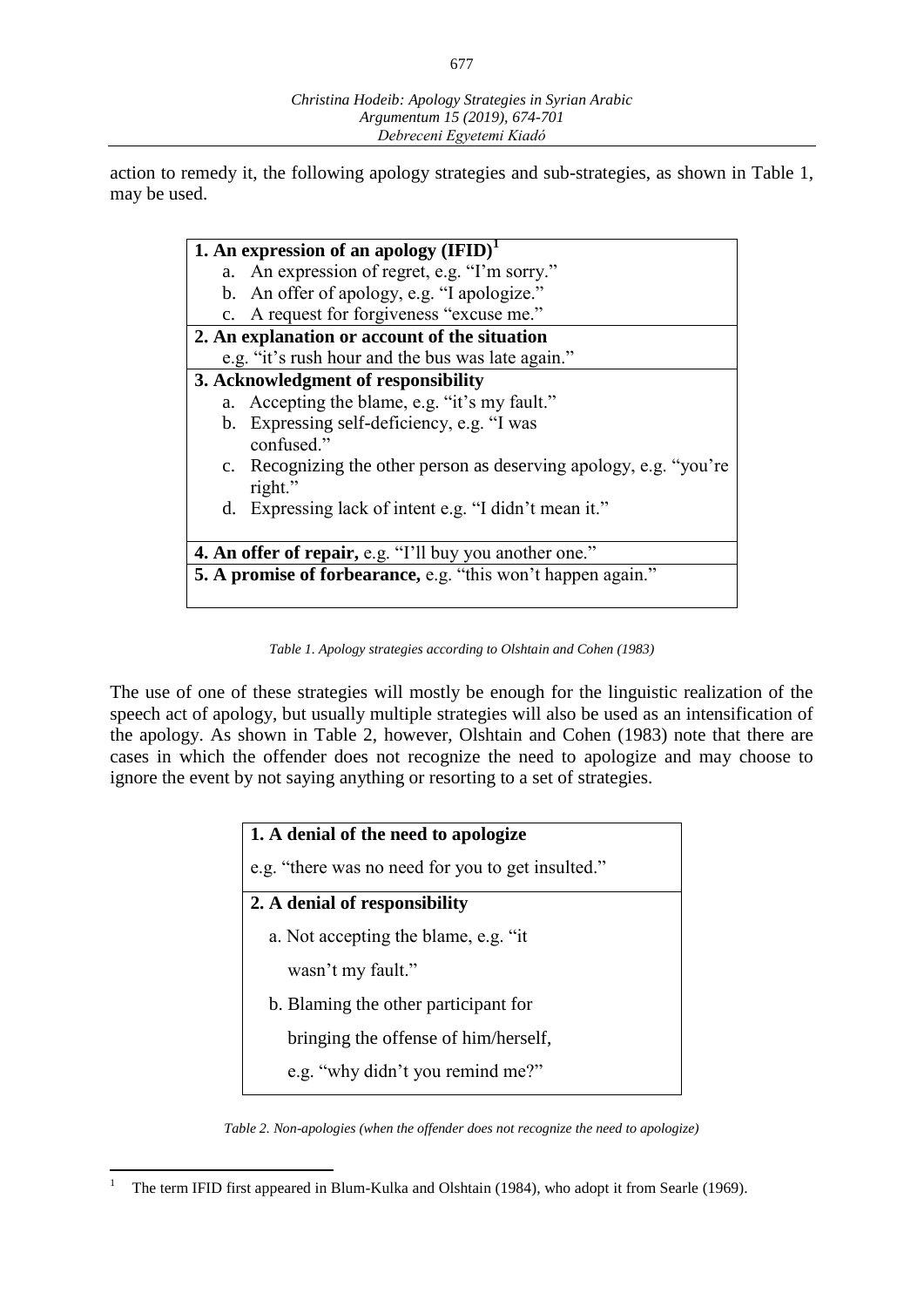The choice of an appropriate strategy is sensitive to social factors such as the relative status of the participants, social distance, and the degree of the offense. Olshtain and Cohen (1983) note that a more severe offense may result in a more intense apology, marked by the use of intensifying adverbs. Similarly, people of higher status are more likely to receive more intense apologies. In a study aimed at assessing the nature and extent of the gap between native and non-native performance of apologies, Cohen, Olshtain & Rosenstein (1986) report that native and non-native speakers of English use different apologetic strategies in relation to the familiarity of the address: native speakers apologize more intensely to strangers than to a friend, unlike non-native speakers. They conclude that different behaviors may reflect different cultural assessments of social relationships. Meier (1998), however, in her survey of the literature on apologies notes that these studies give conflicting conclusions as to the influence of the degree of offense on the type of apology. She notes that some studies report a connection between elaborate apologies and severe offenses. Others find that speakers do not apologize at all in more serious offenses, and a third group concludes that more severe offenses give rise to less formulaic apologies. As far as social distance is concerned, the results of the studies show two opposing trends; whereas the first claims that closer relationships result in less intensified apologies, the second shows that with lower social distance, lengthier apologies are used. The studies are more consistent in accounting for the role of status in apology strategies. Generally, these studies show evidence that the higher status of the addressee elicits more apologies and more elaborate strategies from the lowerstatus offender (Meier 1998: 219-220).

An important point needs to be made here. In this taxonomy, Olshtain and Cohen are unclear about how non-apology strategies (in Table 2) are related to apology strategies. This problem is further illustrated in a subsequent paper by Cohen et al. (1986), who categorize utterances in which the participants do not apologize at all as an absence of a strategy or a no apology and the strategies of denying the responsibility and blaming the other as strategies modifying the five basic strategies.

A related and equally important issue, which has attracted much criticism, is the issue of the criteria on which the categories of classification are based. Olshtain and Cohen's criteria are mainly semantic; the criteria are an expression of regret and an acknowledgment of responsibility, and the apology speech act set must contain formulas and strategies that meet these criteria (Olshtain & Cohen 1989).

Meier (1998) criticizes apology taxonomies, whether based on social psychology studies or linguistic pragmatics studies, for the lack of justifications for the classification of the respective categories in each taxonomy. The focal point in her critique is that each category either has different sets of sub-strategies or has different labels for the same strategy, with the inevitable pitfall of low credibility and the possibility of cross-cultural comparisons based on the results of these studies rendered difficult or impossible, which goes against the shared goal of these studies of establishing universal and language-specific sets of apology strategies (Meier 1998). In the next section, I introduce Blum-Kulka and Olshtain's (1984) influential taxonomy, which adds to the (1983) taxonomy but still falls short of addressing and overcoming the issues reviewed by Meirer (1998).

# *2.2 Blum-Kulka and Olshtain's (1984) taxonomy*

The taxonomy is proposed as a coding scheme for the different studies under the project CCSARP, which as I already mentioned, aims to capture universal and language-specific strategies for the apology and request speech acts across many languages. Blum-Kulka and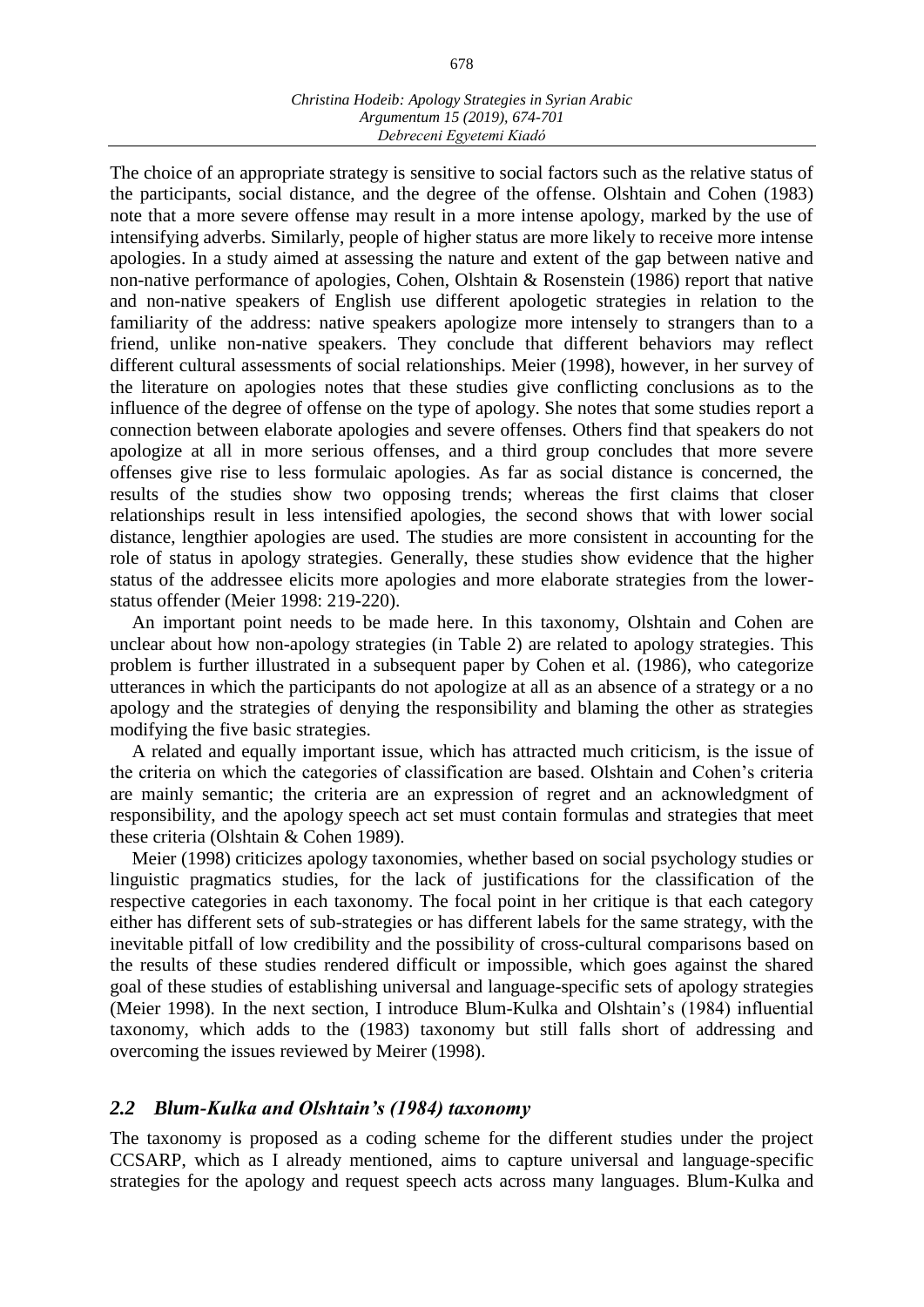Olshtain (1984) admit that coding poses a serious challenge to this project as they can only suggest a skeleton of basic categories and sub-categories that are subject to change as new data from different languages are analyzed. The scheme presented in their paper consists of the same basic categories found in Olshtain and Cohen (1983), but the (1984) taxonomy supersedes this one in that it accommodates intensifications. It also expands the categories and provides more fine-grained units of analysis, as I will show below.

According to Blum-Kulka and Olshtain (1984), an apology is a post-event speech act intended to address a violation of a social norm. For this to happen and the apology to materialize, S must be aware of three conditions: (a) S committed an offense  $(X)$ , (b) X is recognized as a breach of a social norm by S, H, or a third party, and (c) X is perceived by at least one of the parties to have offended or harmed H in some way. The linguistic realization of the apology can involve a single strategy or a combination of two strategy types: the most direct form using an IFID or the use of an utterance that makes reference to a closed set of propositions related to the three conditions mentioned earlier. The strategies, along with the sub-categories, are listed in Table 3 below.

| 1. Illocutionary Force Indicating Device (IFID/using a performative verb): |  |  |
|----------------------------------------------------------------------------|--|--|
| a. (be) sorry, e.g. "I'm sorry that I am so late."                         |  |  |
| b. excuse, e.g. "Excuse me for being late again."                          |  |  |
| c. apologize, e.g. "I apologize for coming late to the<br>meeting."        |  |  |
| d. forgive, e.g. "Forgive me for coming late."                             |  |  |
| e. regret, e.g. "I regret that I can't help you."                          |  |  |
| f. pardon, e.g. "Pardon me for interrupting."                              |  |  |
| 2. Taking on responsibility:                                               |  |  |
| a. S expresses trait of self-deficiency (thus                              |  |  |
| accepting responsibility, e.g. "I'm so forgetful."                         |  |  |
| b. Explicit self-blame, e.g. "It's my fault/mistake."                      |  |  |
| c. Denial of fault (rejecting the need to apologize),                      |  |  |
| e.g. "it's not my fault that it fell down."                                |  |  |
| 3. Explanation or account of cause:                                        |  |  |
| a. explicit, e.g. "The bus was late."                                      |  |  |
| b. implicit, e.g. "Traffic is always heavy in the                          |  |  |
| morning."                                                                  |  |  |
| 4. Offer of repair:                                                        |  |  |
| a. specified, e.g. "I'll pay for the damage."                              |  |  |
| b. unspecified, e.g. "I'll see what I can do."                             |  |  |
|                                                                            |  |  |
| 5. Promise of forbearance:                                                 |  |  |
| e.g. "this won't happen again."                                            |  |  |

*Table 3. Apology strategies according to Blum-Kulka and Olshtain (1984)*

It should become clear in presenting the (1983) and the (1984) taxonomies that both have complementary merits: where one fails the other seems to make up for that failure. For example, whereas Olshtain and Cohen (1983) do not cover a wide range of IFID sub-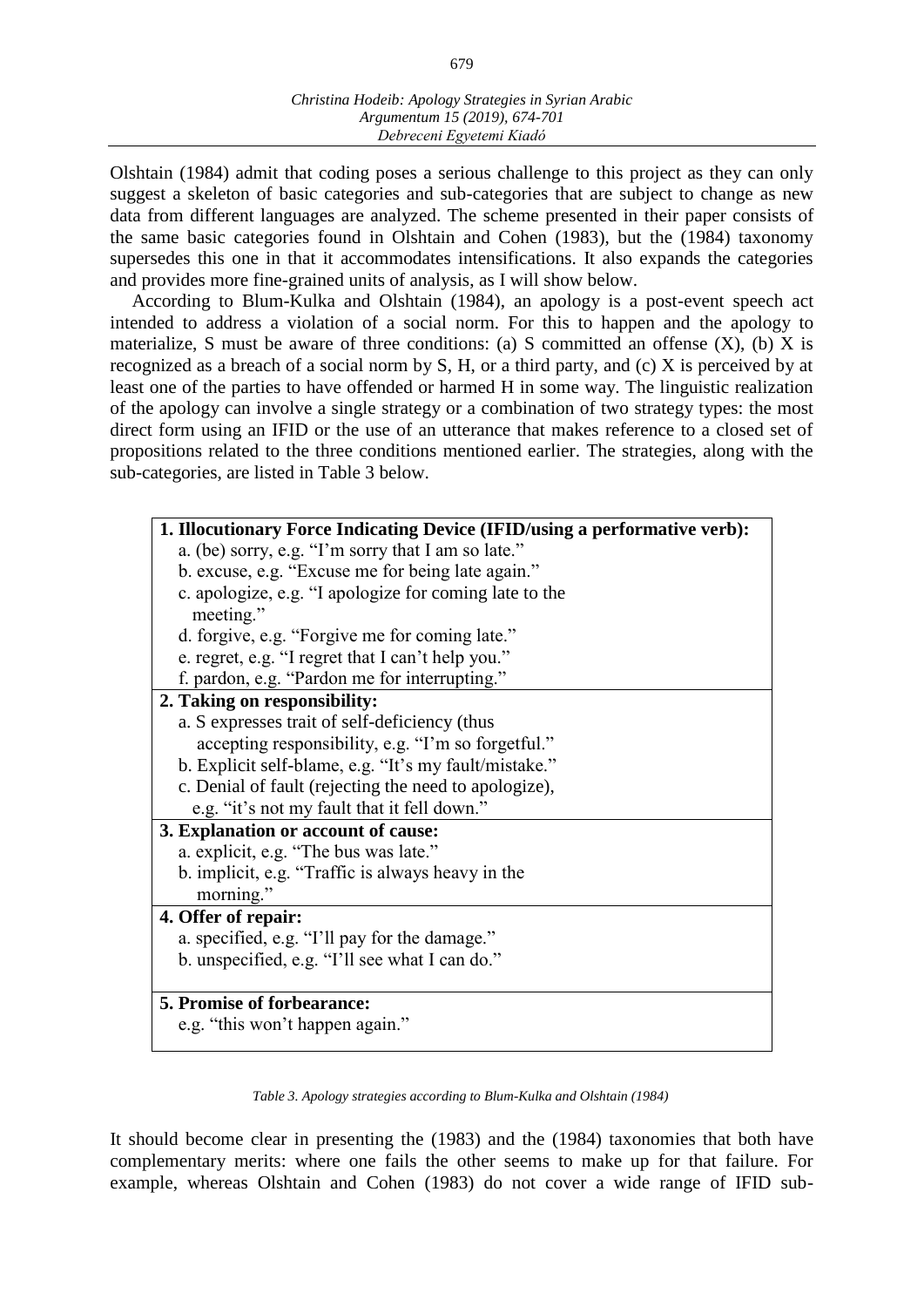strategies that might account for cross-linguistic preferences and frequencies of use, Blum-Kulka and Olshtain (1984) manage to provide a fuller list of possible linguistic choices in this basic category that seems more appropriate for cross-cultural apology studies. However, both taxonomies still cannot break free from the fundamental problems of categorization and the lack of a principled account for the proposed categories, which was discussed in detail in Section 2.1. As is already established, Olshtain and Cohen (1983) are vague concerning the nature and categorization of non-apologies. It seems that, only superficially, Blum-Kulka and Olshtain (1984) offer a solution by subsuming non-apologies under the broader category of taking on responsibility, which is not without theoretical and analytical troubles. The taxonomy fails to account for cases in which the offender admits the other's right to an apology, and yet denies responsibility for the offense by ascribing it to outer circumstances. For example, an apology might be performed as follows "you're right to be angry, but it's not my fault. The bus was late again." Admittedly, both taxonomies fail to account for such apparently contradictory utterances, but in my opinion, Olshtain and Cohen (1983) contribute the better option of handling non-apologies by not assuming a straightforward relation between denials of fault and rejecting the need to apologize, as do Blum-Kulka and Olshtain (1984: 207). Therefore, taking into consideration the strengths and weaknesses discussed at the outset of this section, I choose to follow the (1983) taxonomy in this work.

Although Meier suggests that a way out of the problems in the study of apologies starts with "identifying underlying cultural values and beliefs as they inform perceptions of linguistic appropriateness. […] within a framework of social interaction" (Meier 1998: 227), the absence of a clear criterion of classification or a principled account of what constitutes a category within a taxonomy continues to be a weakness in speech act research which the extensive cross-linguistic literature has hardly been successful in addressing. I introduce this literature in the next two sub-sections which concern apology studies in non-Arabic languages and in Arabic dialects respectively.

# *2.3 Apology studies*

One of the major comparative speech act studies is the Cross Cultural Speech Act Realization Project (CCSARP) (Blum-Kulka & Olshtain 1984). The project is a collaboration among a number of different researchers to examine whether there are pragmatic universals in the realization of apologies and requests by native and non-native speakers in a number of languages such as the American, Australian, and British varieties of English, Canadian French, Hebrew, Danish, and German. The DCT is used to collect the data in all the studies, and the data are analyzed following a unified coding scheme. One of the most important findings, concerning the realization of apologies, is the participants' overwhelming tendency to use IFIDs and expressions of responsibility in most situations, despite the language and cultural differences (Blum-Kulka et al. 1989).

Olshtain and Cohen (1990) also report the results of one of the studies in the project which compares strategy preferences in seven apology situations. They notice striking similarities in Hebrew, Canadian French, and Australian English, in that the participants use explicit apologies and expressions of responsibility with a similar range of percentages across the seven situations.

Outside the project, apologies have been investigated extensively as well. Focusing mainly on gender differences, Holmes (1989) examines apologies in New Zealand English using a corpus of 183 remedial interchanges and a categorization system that draws on several taxonomies such as Fraser (1981), Olshtain and Cohen (1983), Owen (1983), Blum-Kulka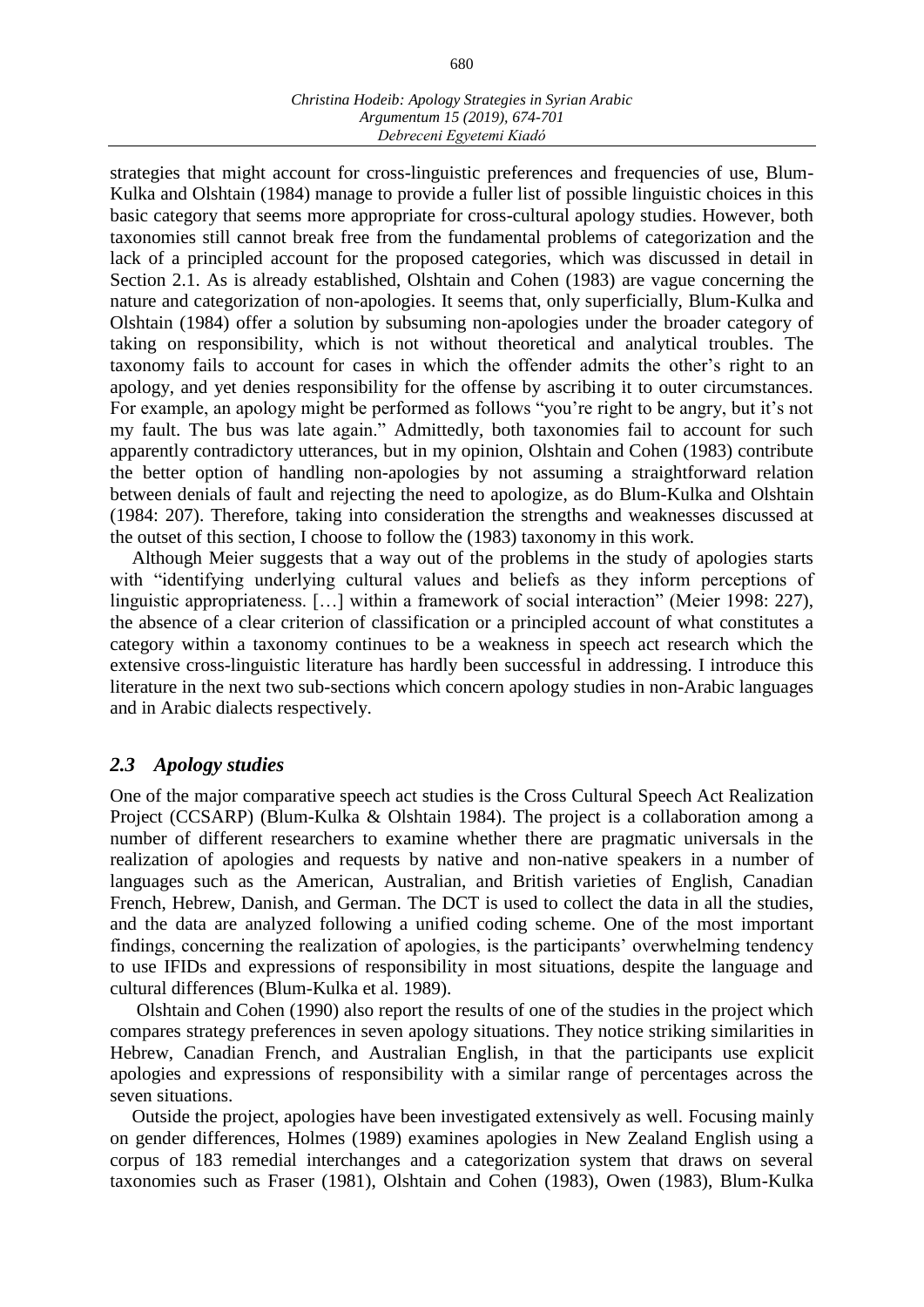and Olshtain (1984), and Trosborg (1987). The aim of the paper is to establish a pattern of gender-related differences that might have implications for teaching socio-communicative competence. The results of the study indicate a significant gender difference in the distribution of apologies: women apologize much more than men and are also apologized to more than men. Overall, although men and women use the same apology strategies, differences are found relating to a number of factors, such as distinct perceptions of what warrants an apology. For example, while women apologize more in situations involving a violation of the other's personal space and right to talk, men view "inconvenience which costs another time, and damage to another's possession" as more offensive (Holmes 1989: 202). The seriousness of the offense, and the power and the social distance relations with the offended are also sources of difference. The conclusion that might be drawn from the data, as Holmes (1989) argues, is that men and women evaluate the need for apologies differently.

In another study, following Olshtain and Cohen's (1983) taxonomy, Holmes (1990) investigates the range of apologies and the syntactic and semantic formulas used in a corpus of 183 remedial exchanges of naturally occurring data in New Zealand English. The analysis also accounts for the relationship between the weightiness of the offenses and the apologies. The results show that direct apology forms account for almost half of the strategies. Holmes (1990) also notes that, although combinations of strategies are common in apologies, rarely any study has been devoted to the investigation of how the different strategies combine.

Suszczyńska (1999) investigates English, Hungarian, and Polish with the aim of establishing differences in terms of the linguistic forms, semantic content, and the sequential arrangement of the strategies used in the realization of the speech act of apology. As far as IFIDs are concerned, the three languages have as forms of direct apologies expressions of regret, asking for forgiveness, or "pleading to withhold anger" (Suszczyńska 1999: 1058). The study is also one of the few to look at strategy orderings in strategy-sets. In English, IFIDs are followed by an expression of concern and an offer of help. In Hungarian, however, the IFID is almost always followed by an implicit acknowledgment of responsibility in the form of selfdispraise, self-deficiency, and lack of intent. These forms are then followed by expressions of concern and offers of help. The Polish data show a similarity with the Hungarian data in as far as offering help is concerned. However, in the remaining strategies, the Poles exhibit a wider range of choices than the Hungarians. All in all, Suszczyńska (1999) claims that the English apology strategy-sets are more routine-like, unlike the Hungarian and the Polish apology sets, which are more diverse and cannot be said to have a generic form.

Shariati and Chamani (2010) use ethnographic observation to study apologies in Persian. Their data reveal that the most common strategy is the explicit expression of apology combined with asking for forgiveness. In terms of strategy combination patterns, the most common pattern to appear is the explicit expression of apology and the acknowledgment of responsibility.

Awedyk's (2011) study of Norwegian native speaker production of apologies suggests a routinized nature of apology strategies in Norwegian. Mainly, the study points out that IFIDs are the most common strategies, and that even in situations demanding genuine apologies, Norwegians seem to use formulaic and rather limited sets of linguistic choices.

#### *2.4 Apology studies on Arabic dialects*

In Arabic, a number of dialects have been investigated in a growing body of literature on apologies. Bataineh and Bataineh (2008) compare apology production by native Jordanian Arabic speakers and native speakers of American English. The analysis shows that although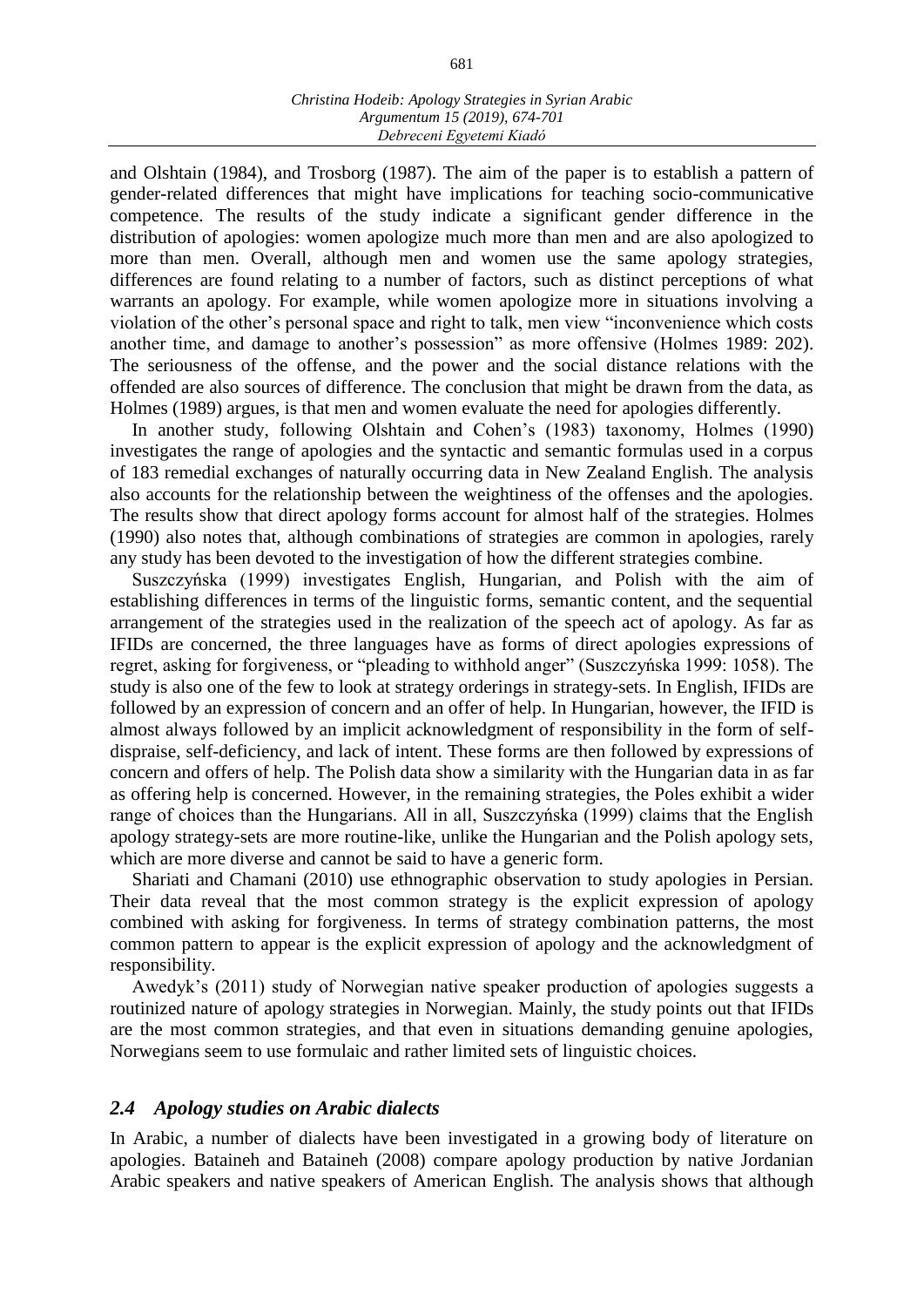the two groups use the same basic categories (namely, IFIDs, accounts, and reparations), they differ in how frequently they use these categories and how they combine them. The researchers note, for example, that both groups use explicit expressions of apologies but that the Jordanian group uses more instances of them combined with the use of intensifiers such as "so" and "very." The same goes for other apology categories, which are used with higher frequencies and intensifications by the Jordanians. Bataineh and Bataineh (2008) explain that this could be due to the Jordanians' tendency to exaggerate apologies in order to "win the victim's sympathy" (ibid. 815). Moreover, the Jordanians use more non-apology strategies such as blaming the other to avoid having to apologize.

The study also looks at gender differences inter and intra-groups. American females use more instances of explicit apologies and fewer non-apologies than their male counterparts. The study, however, reveals sharper male/female differences in the Jordanian group. The differences appear in different percentages of the use of each strategy, different strategy preferences, and an overall tendency among the females to use fewer non-apologies. The difference is accounted for in terms of cultural differences in the ways boys and girls are raised in Jordan and in the USA: American females are raised more or less like males, which is not the case in Jordan, where girls are more socially pressurized and urged to take responsibility for their mistakes toward girls and boys alike (Bataineh & Bataineh 2008).

Nureddeen's (2008) study of Sudanese Arabic seems to further confirm the universality of the apology as a speech act and that of the apology strategies suggested in different taxonomies. Nureddeen (2008) shows that explanations and IFIDs are the most frequently used apology strategies in her data. She also notes a language-specific dimension to apologies; the participants use various religious expressions such as hedges, fillers, or softening devices, and they use the literal term for 'face' in Sudanese Arabic *Ɂel weʃ.ʃ*, which has the effect of "an explicit admission of the offense or self-humbling" (ibid. 297).

Finally, in Tunisian Arabic, Jebahi (2011) lists statements of remorse and accounts as the most used strategies, and he relates their high frequency of use to situations in which the addressee is a close friend, someone of older age, or someone who can yield future-changing power over the offender. The study also shows that blaming the offended and not taking responsibility figure quite frequently in the data.

This brief review of the literature shows that despite the growth of the research on apologies in Arabic dialects, the number of studies remains relatively limited compared to the wealth of literature on western languages, which is undoubtedly the case for Syrian Arabic. Thus, as mentioned before, this study attempts to bridge this gap by analyzing Syrian Arabic data collected through a DCT. In the next section I introduce the data-collection method along with the participants and conclude the section with a presentation of the procedures for obtaining the data.

# **3 Methodology and Data Collection**

#### *3.1 Instrument*

Different research tools are used in speech act research. They include role-plays, naturally occurring data, and recently corpus methods. Despite the wide range of data collection methods available, the Discourse Completion Test (DCT) remains one of the most popular tools in speech act research. A DCT is a subtype of written questionnaires. The basic format consists of a brief description of the situation followed by an empty slot that needs to be filled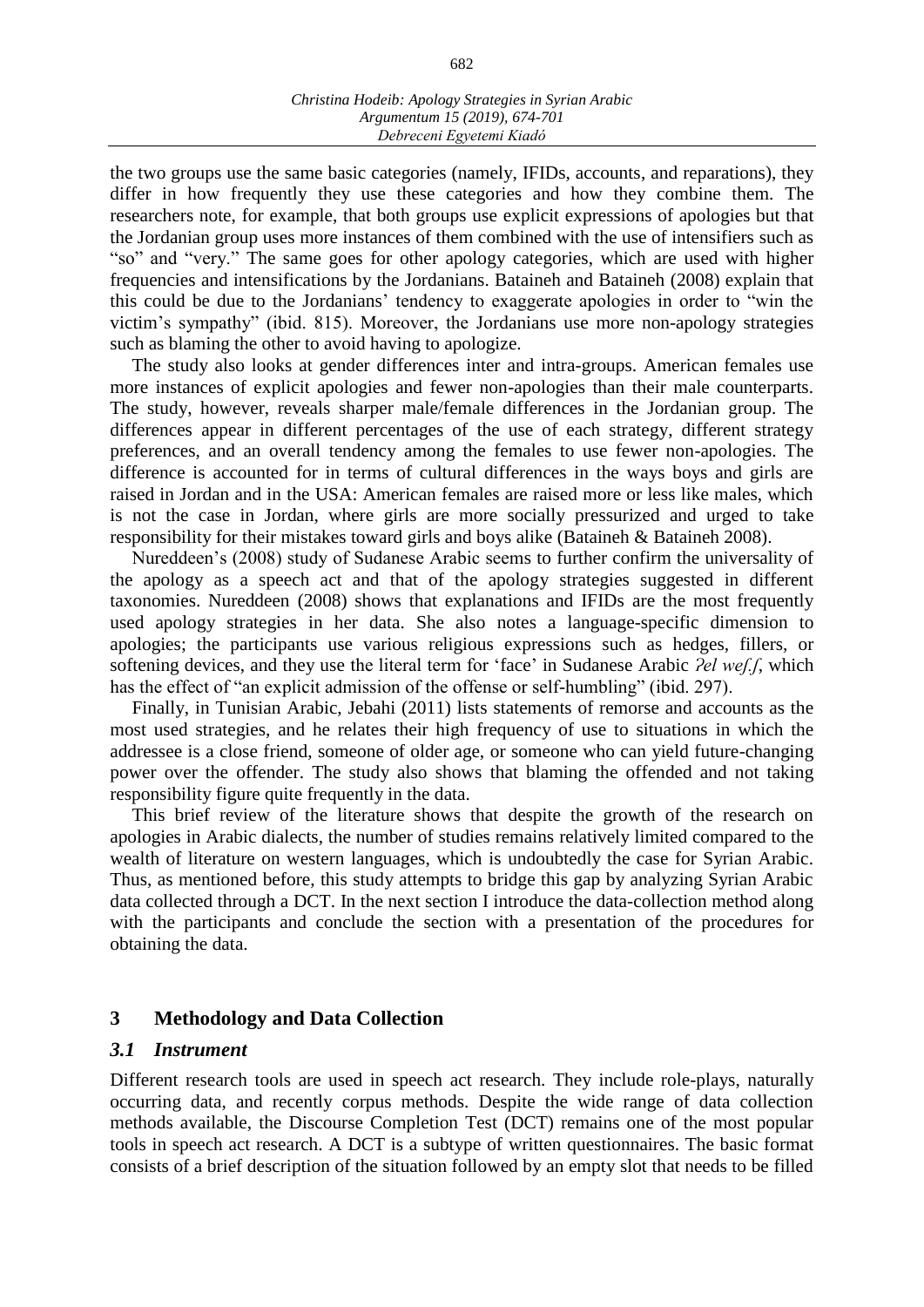in by the participants, in accordance with the desired speech act (Kasper & Dahl 1991). DCTs have been widely criticized for lacking the pragma-linguistic element of natural speech, and for not reflecting social situations in that important details of social relationships may be left out for the personal speculation of the participants or for ambiguity at the intended relation (Cyluk 2013). Moreover, as Ogiermann (2009) points out, participants do not write what they say but what they think they would say.

Still, the DCT has proved to be a very beneficial tool in speech act research. According to Cyluk (2013), a DCT can be used to reach a large number of participants in studies which look for some speech act that may not appear frequently in a corpus of naturally occurring data. It also allows for the investigation of a wide range of variables and the comparison of the respective effect of each variable over the production of participants. Translatability of DCTs is also useful for cross-linguistic comparisons of speech act production patterns in different languages. Above all, DCTs are invaluable when the purpose of the research is to establish speech act strategies in languages that received little to no attention or in languages which have otherwise been heavily investigated with regards to specific speech acts but not others (Ogiermann 2009). For the reasons listed above, I found the DCT to be the most appropriate method for generating base data that would allow me to come up with a preliminary taxonomy of apology strategies in Syrian Arabic, which has not been researched before.

# *3.2 Participants*

Forty-five (33 females and 12 males) students participated in the study. The participants are all students at Al-Baath University in Homs, Syria. They all have a BA degree in English Language and Literature and are currently registered at one of two MA programs: MA in English Literature and MA in English Language Teaching (first and second year students). Only four of the students are enrolled in a Translation and Arabization diploma program. Ages range from 22 to 44.

# *3.3 Procedures*

The data are collected using an 8-item DCT, which is a translation into Syrian Arabic of the role-play situations used in the Cohen and Olshtain (1981) study. The reason for choosing this DCT is that its reliability has been established in many studies, and that the situations are realistic. According to Cohen and Olshtain (1981), four situations are used to test the strategy of showing regret by presenting various degrees of the severity of the offense. These situations are 4, 5, 6, and 8. Situation 5, in which the addressee is a stranger, contains a rather grave offense: backing into the stranger's car and denting it. Situations 4, 6, and 8 have as the offended an elderly woman in a supermarket and the offense is bumping into her. The situations, however, represent a continuum along which the degree of the offense changes from the highest level in 4, in which the elderly woman's package is dropped and spilled and her leg is hurt, to the lowest level in 8, in which the elderly woman blocks the apologizer's way and bumping into her is unavoidable. Situation 6 is the middle ground, and the woman is only shaken up a bit.

Situations 2, 3, and 7 test the influence of social status, and the theme of the offense, which is forgetting a meeting, is held constant. The situations involve lower, higher, and equal status addressees respectively (son, boss, and friend). Situation 1, insulting a colleague at a meeting, is contrasted with situation 2 in terms of familiarity, where the context of the meeting is the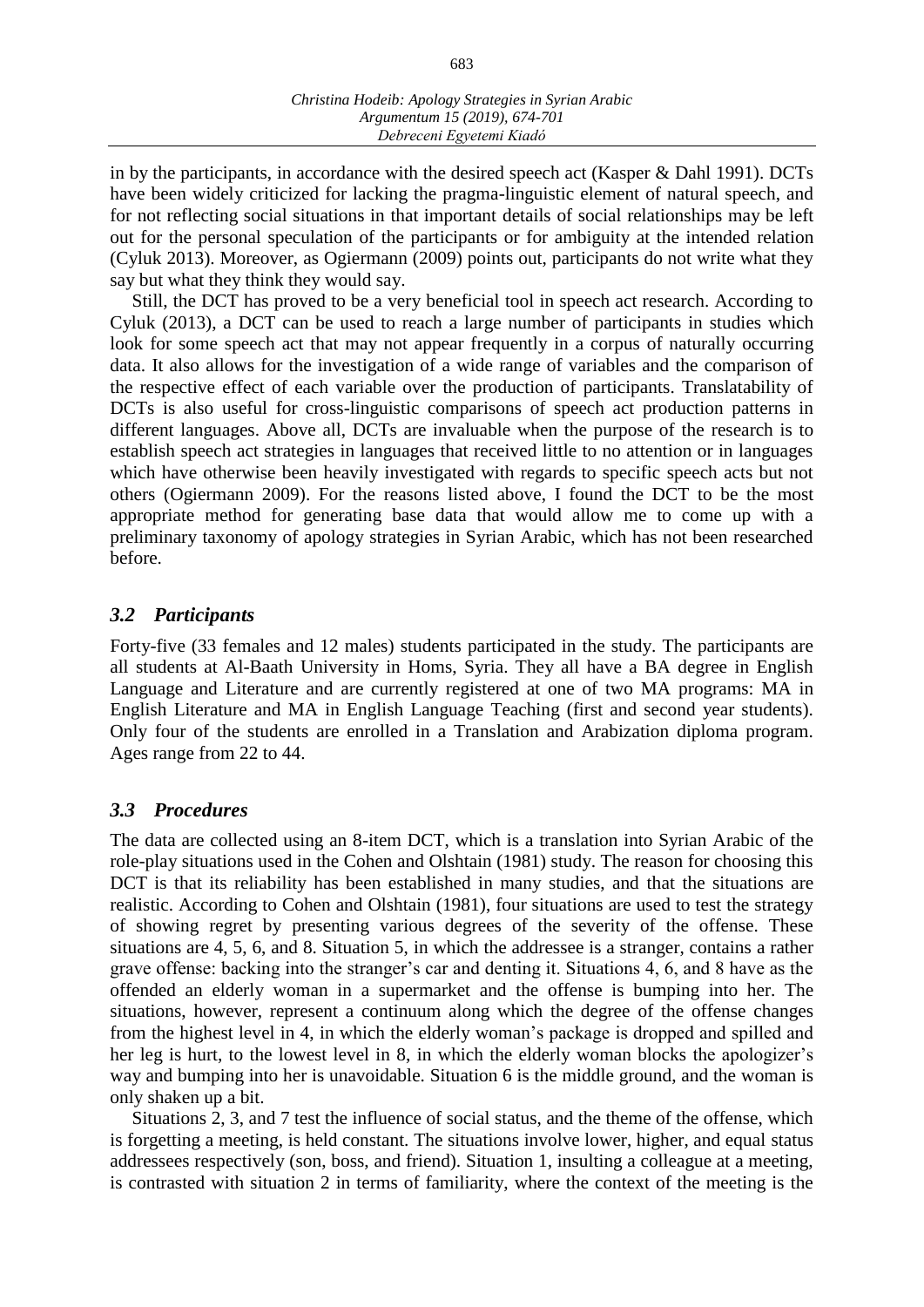most formal and an interaction with the son is the most relaxed. In the original version of the DCT, the elderly woman situations come consecutively and so did the forgetting situations. I changed the order of the situations so that the participants won't feel bored. The English and the Arabic versions of the DCT can be found in Appendices A and B.

The DCT was administered to the participants in class over a period of two weeks for the two groups. The participants were instructed to use the language they use in everyday speech, in text messages, and in social media (Syrian Arabic). They were also told to write down whatever comes to mind without overthinking it, and that any response is a correct response. After collecting the data, I classified it according to Olshtain and Cohen's (1983) taxonomy. A second researcher (who has an MA degree in English Linguistics) did an independent classification of the data. Inter-rater reliability was  $72.6\%$  agreement across all the situations.<sup>2</sup>

In the next section, I present a detailed analysis of the data and an account for the use of the different strategies, in light of the social factors discussed above and the underlying cultural perceptions that inform the choice of the different strategies.

### **4 Data Analysis and Discussion**

 $\overline{a}$ 

In presenting and discussing the data, I use numbers of occurrences of each strategy rather than percentages or frequencies. This method is in line with the primary goal of establishing broad categories of apology strategies and not patterns of use, which requires larger data sets.

# *4.1 Situation 1 (meeting/personal insult)*

The data in Table  $4<sup>3</sup>$  indicate that as far as apology strategies are concerned, two strategies are used. IFIDs are used most frequently, alone or combined with acknowledgments of responsibility (lack of intent). In most cases, as forms of a direct expression of apology, the participants rely on the use of the performative verb *biftizer*<sup>4</sup> 'I apologize,' the adverb *Safwan* 'pardon,' which is used to ask for forgiveness, and the use of *a:sef/a:sfi* for 'sorry' to express regret. The lack of intent is expressed using a variant of 'I didn't mean it' *ma: ka:n heik ʔəsˤde*.

However, the data show that the participants tend to deny the need to apologize and to blame the colleague for bringing the offense on him/herself in a considerable number of cases, nearly accounting for half of the responses. To do this, the participants use explanations relating to the setting, a business meeting, *niħna bi ʔi3tima*:*f* 'we're at a meeting' to justify why they do not think an apology is called for. Moreover, they support their stance by saying that they are making a general point that is not directed personally at anyone. For example, one of the participants says the following *la: Pəbədən. ma:ne Pa:s<sup>s</sup>dək bnə:b. Səm Pi* $\hbar$ *ke bʃikəl ʕa:m.m* 'not at all. I don't mean you at all *(I'm not talking about you)*. I'm speaking generally.'

<sup>2</sup> In comparison with the classification of the other rater, within a single response, only the strategies that we disagreed on were discarded with.

<sup>&</sup>lt;sup>3</sup> During classification, responses that had the same strategy repeated twice were counted as one instance of the strategy (e.g. if the same expression of an apology was repeated, I considered it as one instance of the strategy). This, in addition to discarding with the strategies that the other rater and I did not agree on, would explain any discrepancy in the number of responses in each table.

<sup>&</sup>lt;sup>4</sup> The in-text data from Syrian Arabic are translated literally into English. The near equivalents in English are given between brackets.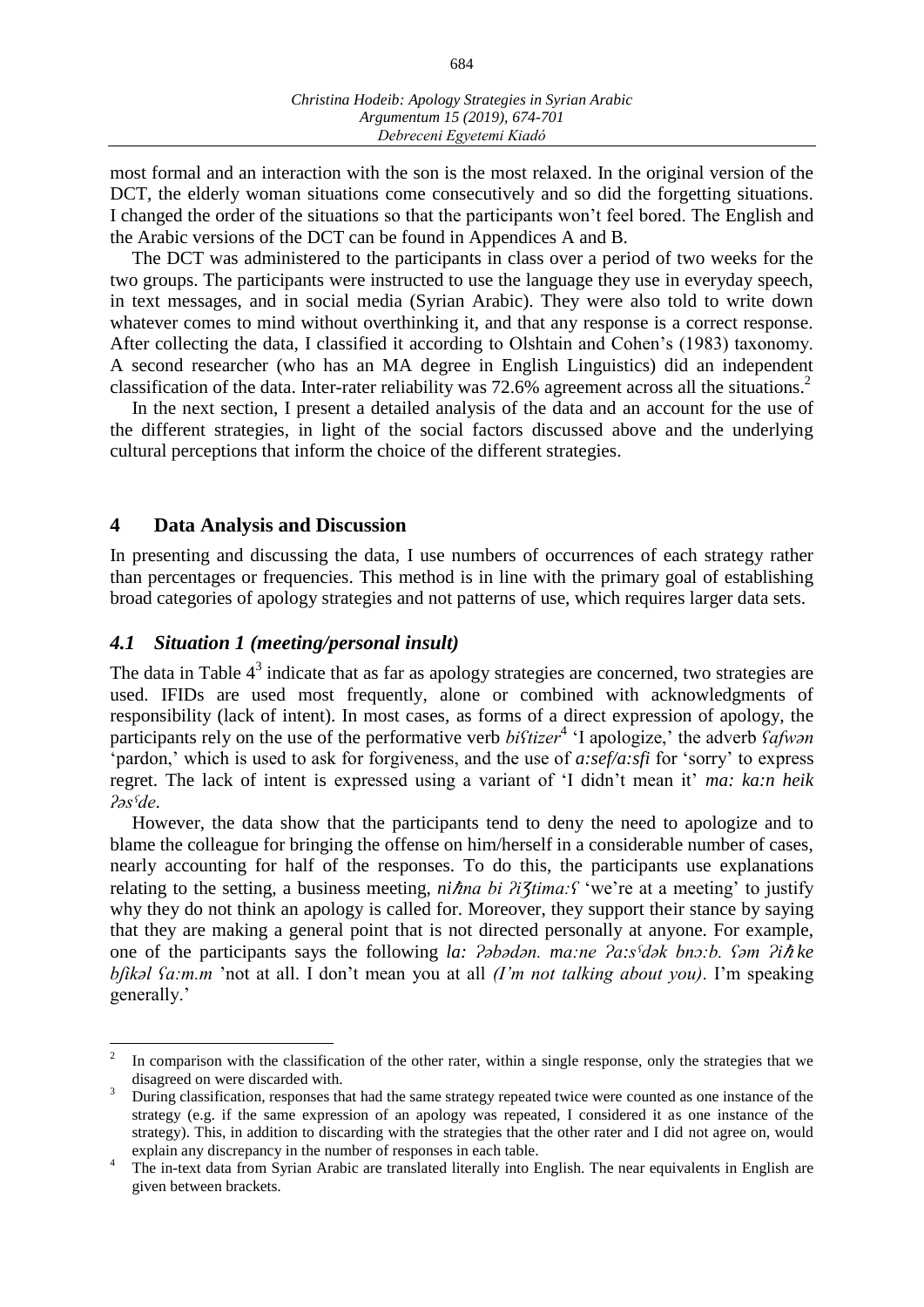| Christina Hodeib: Apology Strategies in Syrian Arabic |
|-------------------------------------------------------|
| Argumentum 15 (2019), 674-701                         |
| Debreceni Egyetemi Kiadó                              |

These choices make sense if we consider the following: most of the participants explain that the situation is not worthy of an apology because they attribute it to a misunderstanding, on the part of the colleague. This seems to be an effect from the data collection method as the situation specifies that the offense is an interpretation by the colleague, which means that there is a margin for this not to be meant as offensive at all by the speaker, which explains why non-apologies are used most frequently. Moreover, the influence of the formal relationship is obvious in the choice of *biʕtizer* 'I apologize,' which is a formal apology in Syrian Arabic. The formal relationship could also explain why IFIDs are used frequently too.

| <b>Strategy</b>                    | <b>Number of occurrence</b> |
|------------------------------------|-----------------------------|
| <b>Apologies</b>                   |                             |
| <b>IFIDs</b>                       | 15                          |
| Accounts                           |                             |
| Acknowledgments                    | 11                          |
| Offer of Repair                    |                             |
| Promise of forbearance             |                             |
| <b>Non-apologies</b>               |                             |
| A denial of the need to apologize  | 20                          |
| A denial of responsibility         |                             |
| Not accepting responsibility<br>a. |                             |
| b. Blaming the offended            |                             |

*Table 4*

#### *4.2 Situation 2 (child/shopping)*

As can be seem in Table 5, the participants in this situation use the strategy of offering repair almost exclusively, except for the marginal cases where they use a combination of repairs and IFIDS, acknowledgments, and accounts, respectively in order of decreasing frequency of occurrence. The category of offering repairs is situation and context-dependent, as Olshtain and Cohen (1983) explain, and it is only possible and relevant in case of physical injury or other types of damage. For example, an offender can make up for a damaged book by buying the offended another copy but showing up late to a meeting cannot be compensated for. Similarly, the emotional damage that results from forgetting a meeting with the son, which is the offense in this situation, can be repaired.

The nature of the offense, then, motivates the choice of repairs as the most frequently used strategy. The participants address the damage and lessen the degree of the offense by offering repair and compensating by offering the child a better alternative, such as buying him candy or taking him to a more exciting place than the market. For example, one of the participants says *rə*ℏ *ninzel bukra inshallah. Waʕd*, which means 'we're going to go tomorrow God willing. It's a promise.' What is interesting about this response, and other similar responses, is that it is lengthy and uses supportive moves such as 'don't be sad' *la: tizʕəl* as attempts to pacify the child. Other responses include endearment terms such as  $\hbar$  abi:be 'my love.' The use of supportive moves and endearment terms is significant as 44% of the respondents use one variant or more of these expressions. The range of expressions used include what Brown and Levinson (1987: 107) categorize as the positive politeness strategy of using in-group identity markers such as  $\hbar$  abi:be 'luv, sweetheart', ma:ma 'mom', ya: ?ibne 'son', and ba:ba 'daddy.' Mom and daddy are language and culture-specific ways that parents in Syrian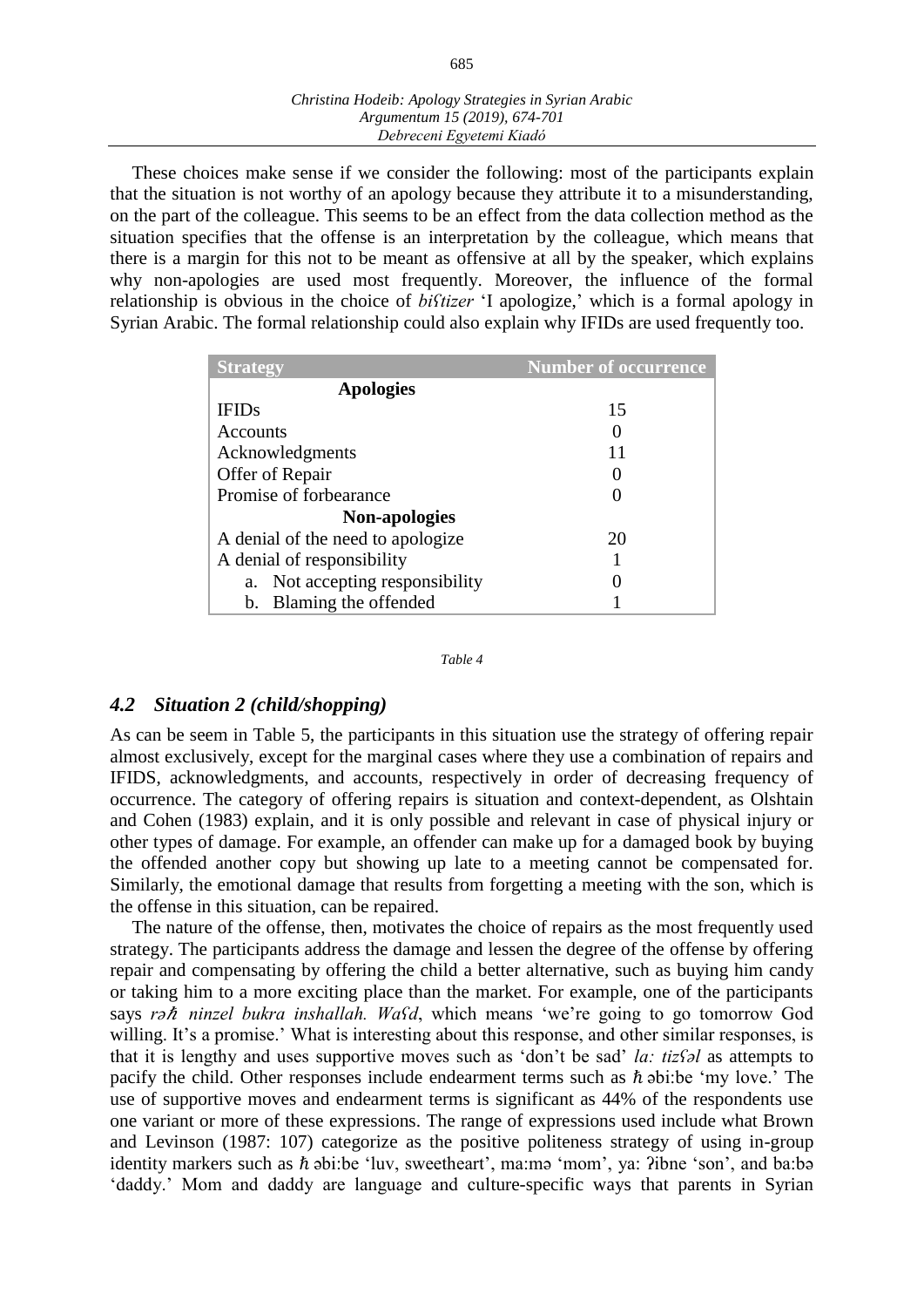families use in addressing children of all ages. Some of the participants use 'daddy' and 'mom' as a way of addressing the son as follows: *ya: ba:bə ħ ə?.?*ək *fliy.ye* ' daddy, it's on me' and *a:sfi ma:mə, elʔinsa:n ma: la:zem yinsə elwəʔd* 'sorry mom, one should not forget a promise.' The function of using this positive politeness strategy in this low distance environment is to assert a common ground between S and H as a way of lessening the gravity of the offense and placating the child (Brown & Levinson 1987). This way of addressing the child along with the relatively low frequency of direct apology forms is related to the parent/child dynamics in the Syrian society, on one hand, and to the age factor, on the other. It is not customary for older people to apologize directly to young children, especially when the child is a son/daughter. This behavior may be because the parents are role models, and openly admitting fault is face-threatening (Brown & Levinson 1987). This tendency of not using explicit apologetic forms to children is found in Jebahi (2011), who notes that Tunisians are not likely to apologize to children as children will get over the offense by forgetting it over time.

| <b>Strategy</b>                    | <b>Number of occurrence</b> |
|------------------------------------|-----------------------------|
| <b>Apologies</b>                   |                             |
| <b>IFIDs</b>                       | 11                          |
| Accounts                           |                             |
| Acknowledgments                    |                             |
| Offer of Repair                    | 40                          |
| Promise of forbearance             |                             |
| <b>Non-apologies</b>               |                             |
| A denial of the need to apologize  |                             |
| A denial of responsibility         |                             |
| Not accepting responsibility<br>a. |                             |
| b. Blaming the offended            |                             |

*Table 5*

# *4.3 Situation 3 (boss/meeting)*

In this situation, all the apology strategies can be found in Table 6, but the most frequently used strategies are IFIDs and accounts, which together account for 70% of the strategies. IFIDs are most frequently used with accounts ascribing the offense to unforeseen circumstances in order to alleviate it. In up to 38% of the strategies the apology is intensified exclusively through the use of adverbs internal to the IFID. In other responses, we see the use of IFIDs in combination with other strategies, which counts as intensification, according to Blum-kulka & Olshtain (1984). The most frequent adverbs in the data are *kti:r* 'very', *Ʒid.dən* 'so', and *fanJad* 'really.' It may be the case that the intensification in this situation is related to the seriousness the participants assign to the offense and their assessment of the power relations with the addressee. As Brown and Levinson (1987) propose, the higher the status of the address is, the more social distance will be, which will increase the ranking of imposition of the FTA, resulting in a weightier offense, which calls for an intensified and possibly more convincing apology. The social status factor mainly accounts for the use of polite and deferential address forms, which are not only used in their normative communicative function in this context but as negative politeness facework strategies addressed to the boss's negative face (Brown & Levinson 1987). But the polite and deferential language may also be motivated by the high social distance between the boss and the speaker. Instances of such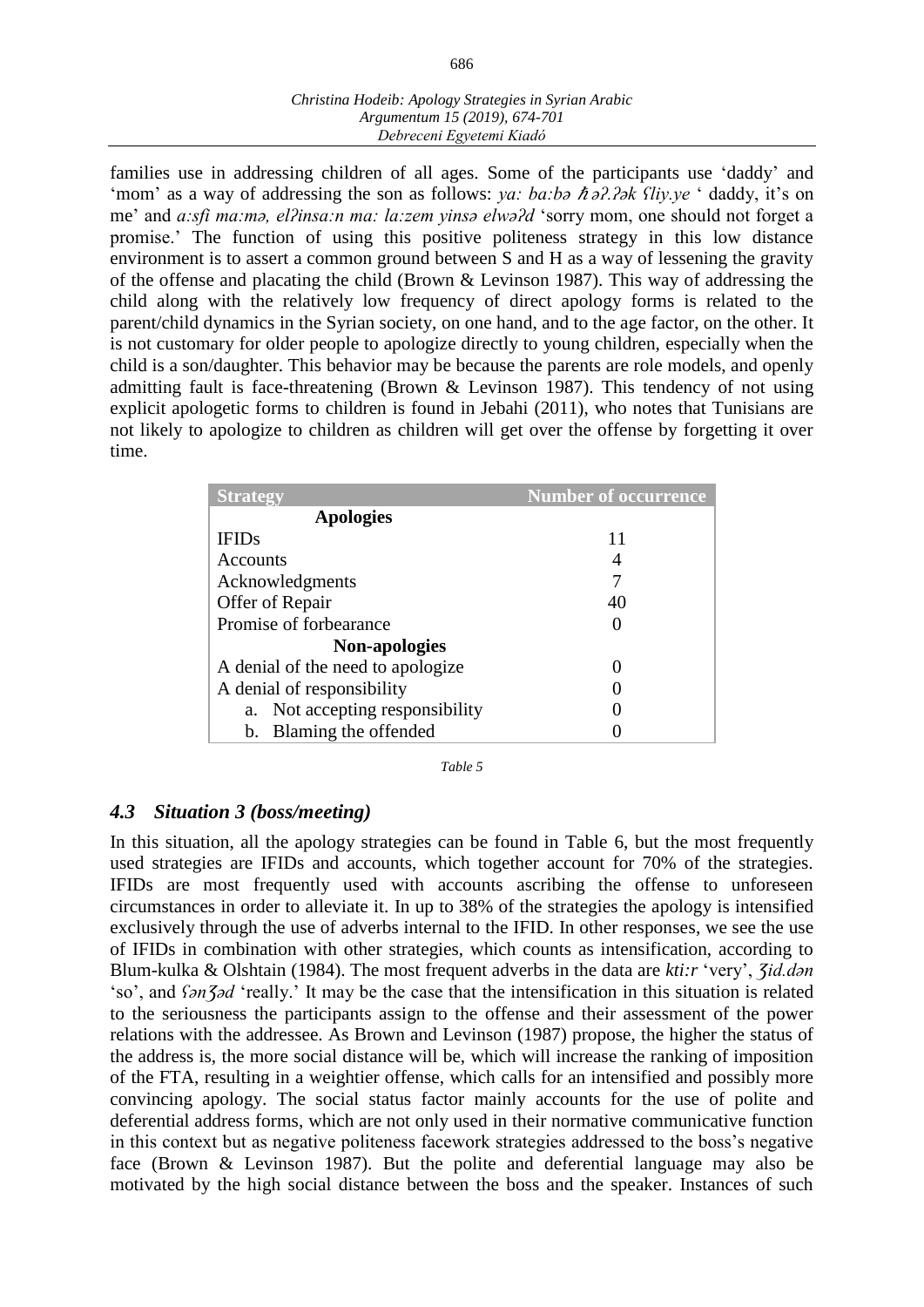687

terms include *Ɂusta:z* 'sir' and ℏ *ədˤrtək* 'your presence,' which overtly mark the higher status of the addressee. For example, some of the participants use the verb *btu?mor* 'you command' in the following context of an offering of repair: fu: *btuʔmɔr ħ* ad<sup>*s<sub>rtak</sub> ʔana ʒa:hzi* 'whatever'</sup> your presence commands, I am ready to do.' Moreover, in most of the IFID responses, the participants use the formal expression of apology "I apologize" or a phrase embedding the word "apology" as in one of the responses, which goes as follows *bitmən.nə tiʔbəl ʔiʕtiza:re* 'I hope you'd accept my apology'.

It is interesting to note that a lot of participants use self-humiliation and shame to intensify the apology. Such responses include utterances like *ma: bastef fu: ?ul.lak* 'I don't know what to say to you *(because I'm so ashamed)*,' *?ana kti:r xa Ja:ni min.nak* 'I am so ashamed of you,' and *bitman.na t<sup>c</sup>zirne w law ?in.ne ma: bista:hel* 'I hope you would excuse me although I don't deserve it.' Expressing embarrassment and shame, although not categorized in the Olshtain and Cohen (1983) taxonomy, is counted as an instance of taking on responsibility in the Blum-Kulka et al. (1989) coding scheme in which the category of taking responsibility comprises four categories that range from explicit self-blame to refusal to acknowledge guilt (cited in Marquez Reiter 2000: 95). Blum-Kulka and Olshtain (1984) mention that taking on responsibility is a face-threatening act to S intended to placate H. In the present data set, the strategy of expressing embarrassment and the humbling of self can only be seen in this situation, except for two other instances in the elderly woman situations (4 and 6) to be discussed below. If we accept the argument that this strategy is culture-specific (Suszczyńska 1999) and that it is inherently face-threatening, then we may assume that the participants are only willing to go that far in their apology when the addressee is in a position to negatively influence them.

The use of IFIDs and accounts in apologizing to a higher status addressee seems to be common in other Arabic Dialects. For example, Ahmad (2017) reports that in apologizing to a boss for losing important documents, native speakers of Iraqi Arabic use intensified IFIDs alone or combined with taking on responsibility. Similar to the frequent use of accounts in this study, in Sudanese Arabic, Nureddeen (2008) notes that when apologizing to a prospective boss for showing up late for a business interview, the participants use accounts in 92% of the cases.

| <b>Strategy</b>                   | <b>Number of occurrence</b> |
|-----------------------------------|-----------------------------|
| <b>Apologies</b>                  |                             |
| <b>IFIDs</b>                      | 24                          |
| Accounts                          | 24                          |
| Acknowledgments                   |                             |
| Offer of Repair                   |                             |
| Promise of forbearance            | 6                           |
| <b>Non-apologies</b>              |                             |
| A denial of the need to apologize |                             |
| A denial of responsibility        |                             |
| a. Not accepting responsibility   |                             |
| b. Blaming the offended           |                             |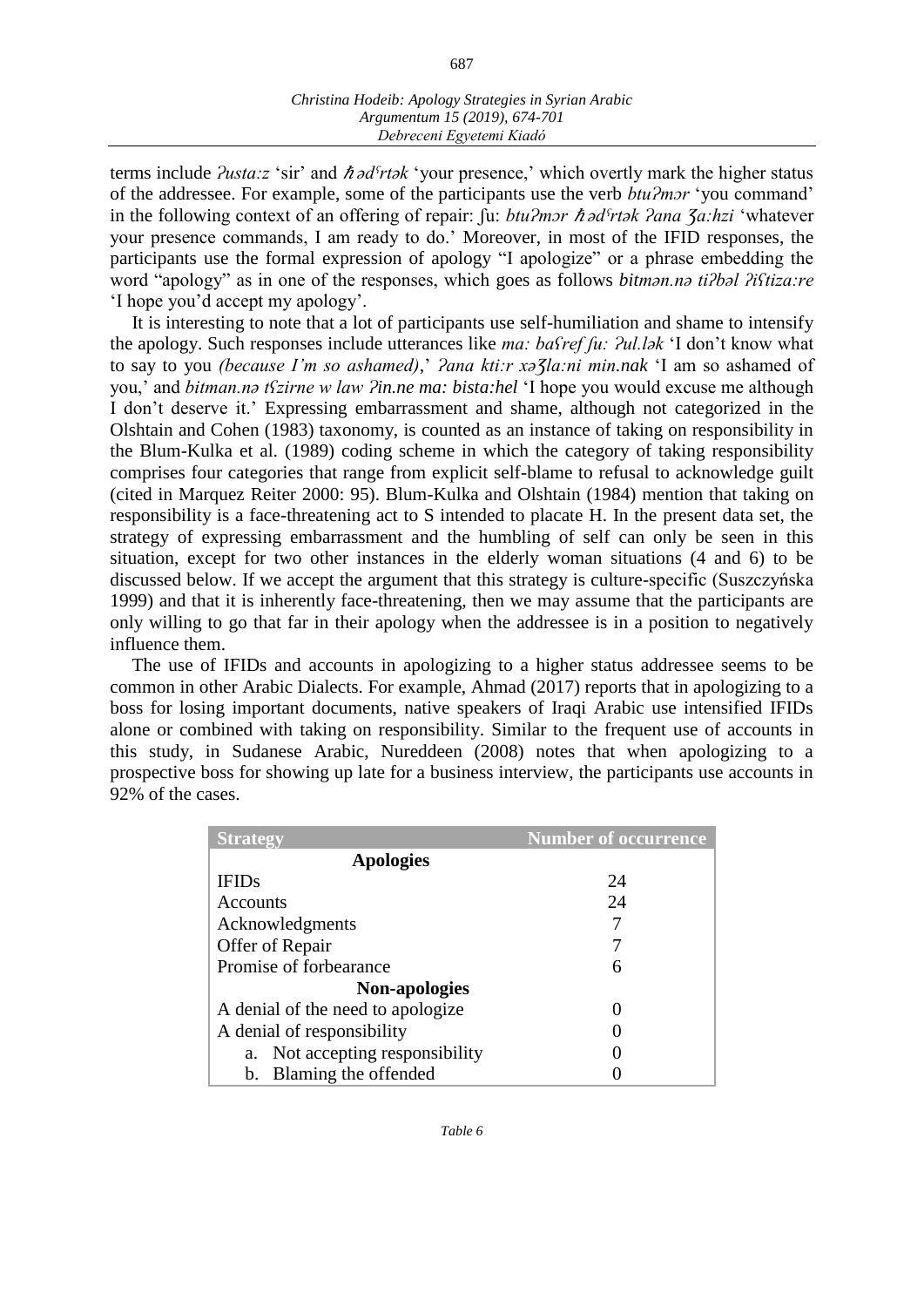The three situations discussed so far all aim to test the influence of social distance and status on the strategies, taking into consideration the formal/informal nature of the interaction, as is already mentioned in Section 3. I will now attempt to make a brief sketch of the influence of social distance over the choice of apology strategies and the linguistic style used in the first three situations. But before I do that, it should be taken into consideration that social distance is a rather fluid category. As Koczogh (2012) explains, in discussing social distance, different researchers use different labels to refer to the same concept or they "conceptualize the same term differently" (ibid 2012: 48). A host of social factors are used to pin down the term, such as physical, metaphorical, and geographical proximity (Bichi 2008). Trust, length of acquaintance, and the frequency of contact are also among the factors that count towards a calculation of social distance (ibid 2012: 48). However, the researcher's task of defining the term is ridden with difficulty: Bichi (2008) distinguishes between objective social distance, as constructed by the researcher based on social organization and hierarchy, and subjective social distance, which is perceived, expressed, and undergone by people who evaluate it as the lack of relational openness to others in the social group (ibid 2008: 489). If researchers do not take both aspects of social distance into account, they would at best end up with idealistic results. Moreover, although social distance is inseparable from social status (Brown & Levinson 1987), it cannot be given fixed values with reference to definitive values on the scale of social status. In other words, one might jump to the default conclusion that a higher social status equals high social distance; this conclusion is obviously not always the case. In many of the cases, a boss might be close or a family friend. The same goes for a colleague. Bearing in mind the above limitations, in the absence of any reference to a close relationship between the interlocutors in situations 1 and 3, my discussion is based on the concept of social distance as stemming from an assessment of relationship type (friends and family vs. colleagues and acquaintances) and power differentials.

The three situations can then be contrasted in terms of social distance as follows: the first and third situations are characterized by high social distance and the second one has low social distance. As far as the influence of social distance is concerned, the observable effect overall is not so much on the choice of strategies as it is on the linguistic style adopted by the participants. The participants use IFIDs across the three situations, although much more so in Situation 3. Still, the main difference lies in the formality of the sub-categories of IFIDs chosen in situations 1 and 3 as opposed to Situation 2. Specifically, the participants rely on the strategy of offering an apology "I apologize," which is formal in Syrian Arabic, whereas the preferred sub-type in Situation 2 is the unmarked form "sorry." Moreover, low social distance between the interlocutors in Situation 2 prompts the use of informal address terms and positive politeness. The exact opposite is seen in the boss situation, in which negative politeness is at work through the use formal address forms. The formal language in situations 1 and 3 must, however, be explained with reference to other factors as well. In situation 1, the formal setting requires the use of formal language, and in Situation 2 the higher social status of the addressee calls for the use of deferential language and honorifics. The next four situations (4, 5, 6, and 8) aim to test the influence of the seruiosness of the offense on strategy choice and linguistic style, which will be discussed in detail in the next two sub-sections.

# *4.4 Situations 4, 6, and 8 (elderly woman in market situations)*

As mentioned before, across the three situations, the offended is an elderly well-dressed woman in a market, but the degree of the offense decreases gradually from 4 to 8, where the offense is the woman's fault. The participants are consistent in their use of IFIDs more than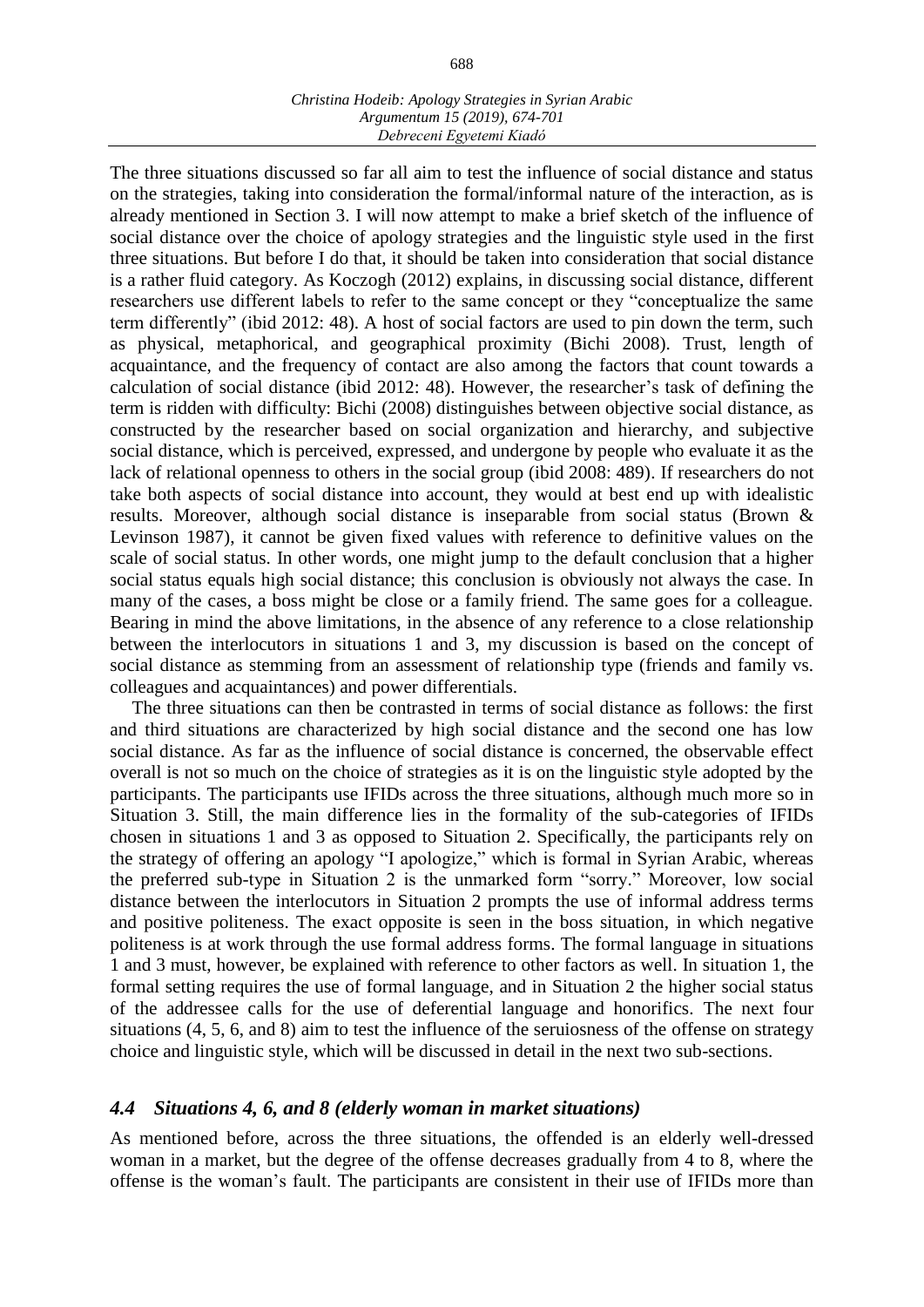any other strategy. In Situation 4, IFIDs are combined with a lot of offers of repair, in contrast with Situations 6 and 8, in which offers of repair are negligible. Acknowledgments of responsibility, on the other hand, are also used consistently throughout. The details of strategy use can be seen for each situation in Table 7 below.

| <b>Strategy</b>                       | <b>Situation 4</b> | <b>Situation 6</b> | <b>Situation 8</b> |
|---------------------------------------|--------------------|--------------------|--------------------|
| <b>Apologies</b>                      |                    |                    |                    |
| <b>IFIDs</b>                          | 39                 | 44                 | 36                 |
| Accounts                              | $\overline{0}$     | $\overline{0}$     | $\overline{0}$     |
| acknowledgments                       | 17                 | 14                 | 5                  |
| Offers of repair                      | 26                 | 1                  | 1                  |
| Promise of forbearance                | $\overline{0}$     | $\overline{0}$     | $\overline{0}$     |
| Non-apologies                         |                    |                    |                    |
| A denial of the need to apologize     | $\theta$           | $\Omega$           | $\theta$           |
| A denial of responsibility            | $\overline{0}$     | $\overline{0}$     | $\overline{0}$     |
| Not accepting responsibility<br>a.    | $\overline{0}$     | $\overline{0}$     | $\overline{0}$     |
| Blaming the offended<br>$\mathbf b$ . | $\overline{0}$     | $\overline{0}$     | 15                 |

#### *Table 7*

The high frequency of IFIDs and offers of repair in Situation 4 is accounted for in terms of the high severity of the offense and the fact that elderly women enjoy respect and higher status in the Syrian society. Similarly, the normalcy of the offense in Situation 6 explains why, in the majority of cases, IFIDs are used as the only strategy. However, in Situation 8, the nonapology strategy of blaming the offended is frequent, despite the presence of an explicit apology. This frequency of use could be a reaction to what looks like an unfriendly comment by the elderly woman "oh, my!" In other words, pointing out to the woman that the accident is her own fault might be caused by her reaction. For instance, one of the respondents says *tˤayyib ya reit* ℏ *ədˤrtik tintibhe ʕə tˤəri:Ɂik mar.rə tanyie* 'fine, wish your presence would pay more attention where you're going next time.'

In a study, which uses the same situations as in this study to examine apologies by native speakers of English, native speakers of Arabic, and transfer effects in Arab speakers of English, Ghawi (1993) reports similar findings to the data found here. He shows that all the three groups of participants use direct forms of apologies frequently and consistently. What is of concern here, however, is the behavior of the native speakers of Arabic in Situation 8, which parallels the behavior of the present participants: one of them uses sarcasm embedded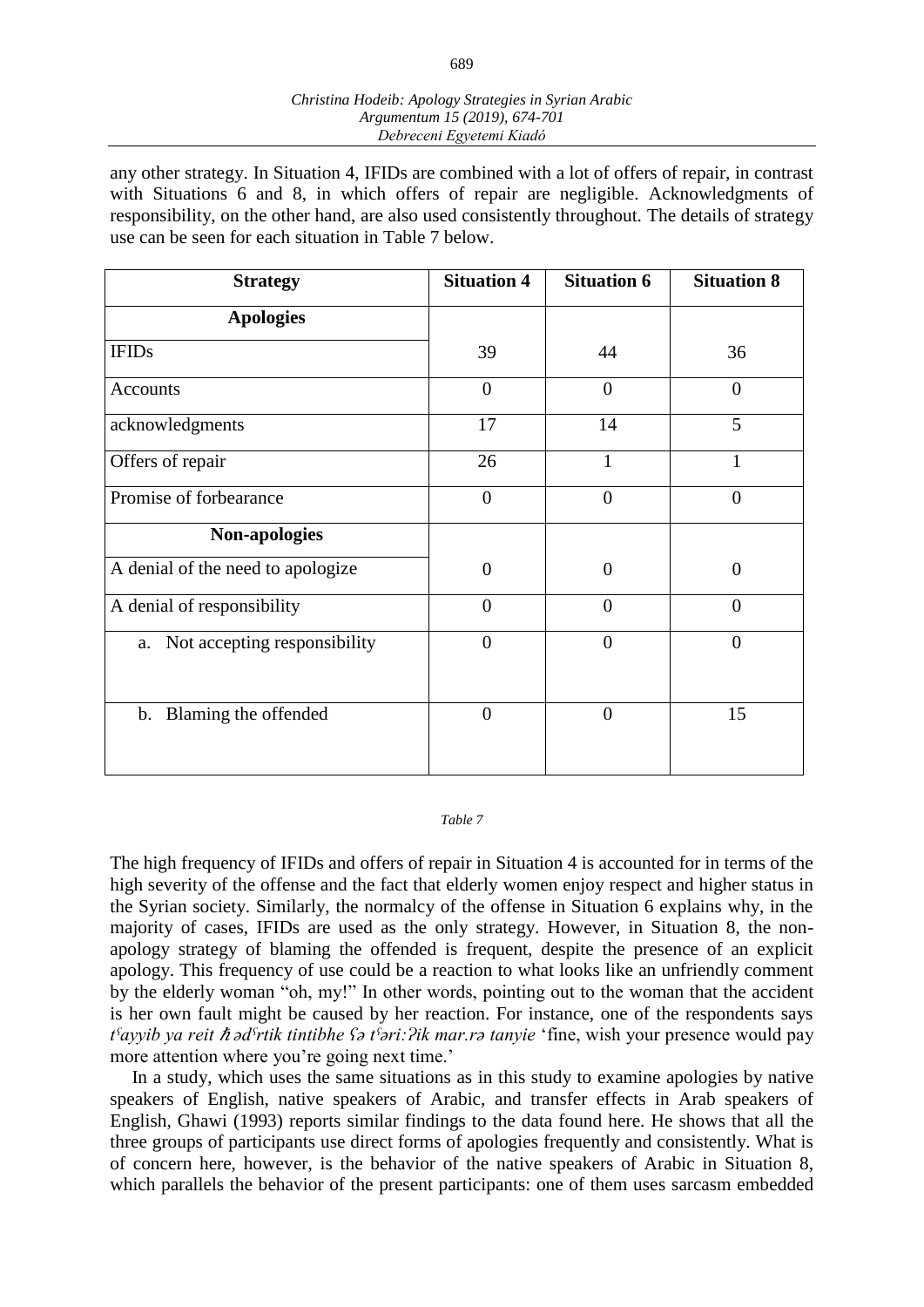in an acknowledgment of responsibility and another responds angrily in reaction to the woman's response to the accident (Ghawi 1993: 46). Although Ghawi's participants come from a variety of Arab countries, this unified reaction to the lady's comment seems to reveal an underlying cultural perception that it is not impolite in this circumstance to refer to the fault of the offended, even if she is an elderly woman. By appealing to this cultural perception, we can better understand the responses of the Syrian participants, who behave more or less in line with a broader Arab code of moralities and behavior.<sup>5</sup>

Two strategies remain constant across all three situations: the participants use a formal and respectful address term "madam" to address the woman. They also resort to apology intensification in the majority of the responses. Apologies are intensified by adverbials internal to the strategy, and/or using the strategy of showing concern for the hearer, which is considered an external intensification strategy in Blum-Kulka and Olshtain (1984) but listed as a separate apology strategy in Trosborg (1987). For example, the participants often ask questions such as *s<sup>s</sup>arlik fei lis.sa sam tu: <i>ζasik ri ζlik?* are you okay? does your leg still hurt?' or make the following comments *<i>Psude [wai w rta:* $\hbar e$  "sit down a little and take a rest" and *inshallah ma: ku:n ?əzeitik* 'I hope I didn't hurt you.' Ogiermann (2009) explains that listing concern for the hearer, whether as an apology strategy by itself or as an intensification for the main strategy, is problematic. On one hand, if they are not used with another apology strategy, expressions of concern for the hearer cannot intensify anything. On the other hand, if they are used by themselves, they might not qualify as apologies. The participants in the present data seem to show concern for the hearer as a way to further placate the offended, which is Trosborg's (1987) account of their function. Additionally, repeating the same strategy twice appears to be another intensification device. Some of the responses, for instance, are as follows ʕəfwən, ʕəfwən 'pardon, pardon,' biʕtizir biʕtizir 'I apologize, I apologize,' and ʔa:sfi ʔa:sfi 'sorry, sorry.'

# *4.5 Situation 5 (driver/car dent)*

 $\overline{a}$ 

In this situation, in which the offense is severe and causes physical and economic damage to a stranger, the participants choose offers of repairs as the most frequently used strategy, followed by acknowledgments of responsibility, and IFIDs, as can be seen in Table 8. No accounts or promises of forbearance are used, and non-apologies are used only twice. Responses are characterized by using strategy sets: repairs are rarely used by themselves, and they are often accompanied by IFIDs, accepting the blame, recognizing the other as deserving an apology, or all of these strategies. If a strategy is used alone, it is often repeated or intensified by means of adverbs. For example, one of the participants acknowledges responsibility and offers a repair by saying  $\hbar \partial \partial \partial k$  *flivye. xar.rabtil.lak sy.ya:rtak w l.li bijtrat.tab ʕliyye bidfəʕ ltsˤli:*ℏ *etˤ.tˤeʕƷ w xeir inshallah* 'it's on me *(I take responsibility)*. I ruined your car, and whatever I have to pay I'll pay to fix the dent. It's gonna be fine, God willing.'

Two trends are noticeable in this situation. First, the participants often use utterances that roughly translate as giving thanks to the fact that the driver is not hurt and that it is good luck that it is only physical and money-related damage. One response goes as follows *bil-ma:l w la:*

<sup>5</sup> Forthright criticism can be taken very seriously by Arabs because it involves loss of dignity (Nydell 2006). The concept of dignity is ultimately related to face loss, which would explain why the participants did not find it impolite to retort in Situation 8, especially that the criticism is not warranted and it is the woman's fault. For more on culture and face, see Suszczyńska (1999).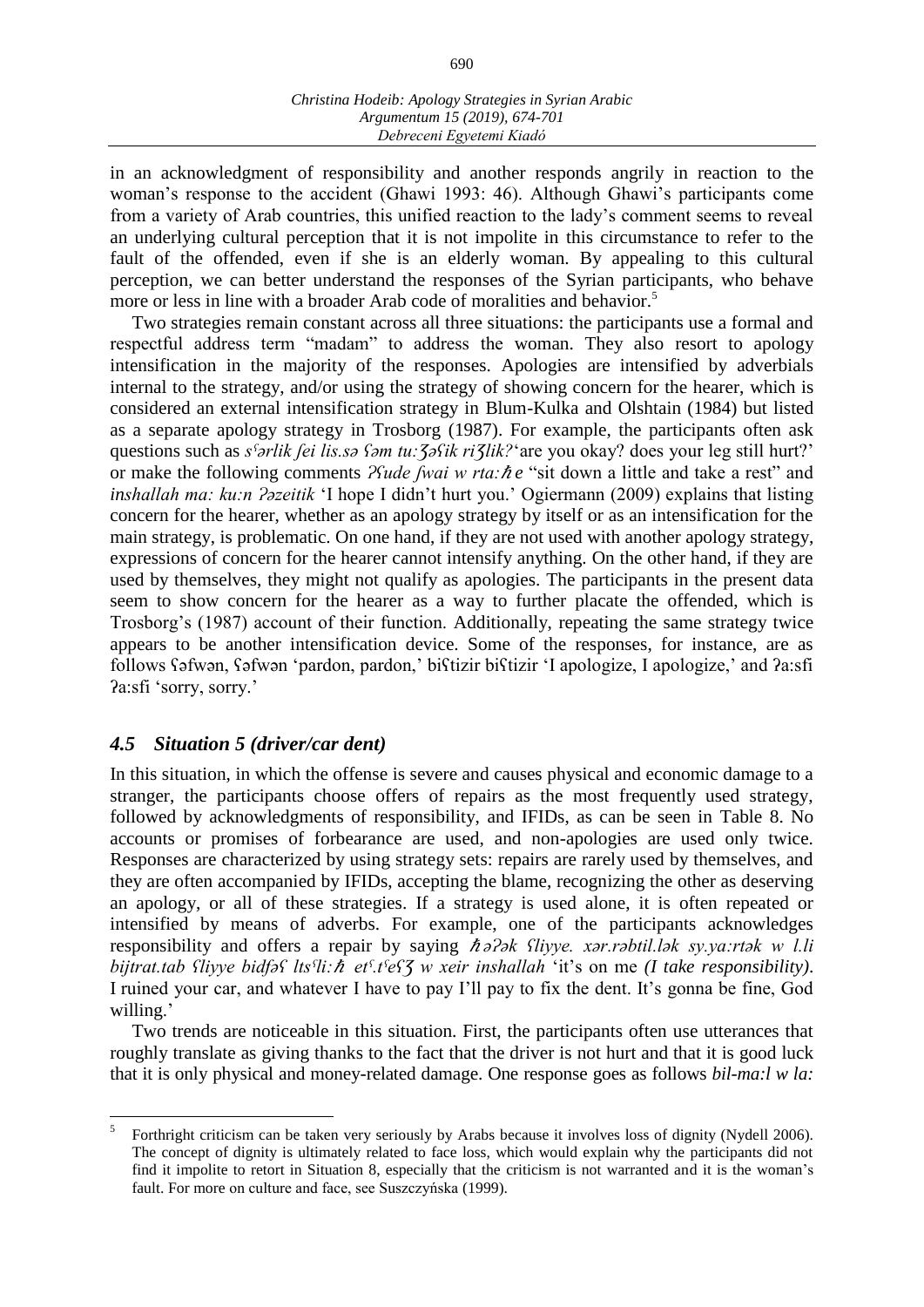691

*bil-?* $\partial \hbar w a$ :*l* 'in money but not in physical conditions.' Another respondent expresses gratitude that the driver is not hurt and that it is only damage to the car by saying  $mni:\hbar$ *infədet bs.sy.ya:rə w kul.lu ħədi:d ?el muhim.m səla:mtək w s<sup><i>s*</sup> *ə ħ.ħtək* 'it's a good thing it's just the car.. it's all iron. What's important is your safety and health.' The participants use these expressions as a supporting move to pacify the offended and to take away some of his anger, especially that these phrases are used in combination with offers of repairs. Moreover, a few of the participants resort to downgrading the offense by saying that 'it's a hollow matter' *ʃəɣli fa:dˤiyi* or insisting that accidents 'happen to the best of people' *bittˤi:r məʕ Ɂə*ℏ *sən en.na:s.* However, in this context the participants do not mean to avoid taking the responsibility as those downgraders are not used alone but with other apology strategies. Rather, in saying these things, the participants are appealing to the strong belief in destiny and fate to lessen their responsibility and invoke the understanding of the addressee. Broadly speaking, this belief in fate is expressed in people's surrender to whatever happens as part of God's bigger plan for everyone since creation (Brosh 2013). Thus, whatever evil happens, it is God's will for it to happen and therefore has to be accepted as fate, which is beyond anyone's ability to change or control.

Second, despite the high frequency of the use of typical and elaborate apologies, which suit the severity of the offense in terms of politeness, the responses contain chunks that may, had there been intonation, be indicative of hostility and tension. For example, the participants often address the driver saying *tˤaw.wel ba:lək. Leiʃ ʕəm tʕəi.iytˤ* 'calm down. Why are you shouting?' and la: tsəm.misme s'o:tək 'don't let me hear your voice,' among many similar responses. The use of such phrases serves as a face-saving strategy. Locally, even if it is your own fault, it is highly face-threatening to have someone shout at you (Brown & Levinson, 1987). So, by asking the offended to keep his voice down, the participants are redressing their own face-damage. It means that if both parties are not mature and rational enough, situations like this can easily turn into a scene. However, the participants seem to be aware of such a possibility, especially men, who counteract what seems like hostility by using in-group, male address terms such as the very common *?axe* 'bro.' The face-saving strategies of telling the driver to calm down are used in the same responses along with the basic apology strategies. Thus, they do not qualify, at least in my data, as non-apologies; they are better interpreted as negative facework strategies to balance out the FTA of getting shouted at, which damages the participants' negative face.

| <b>Strategy</b>                    | <b>Number of occurrence</b> |
|------------------------------------|-----------------------------|
| <b>Apologies</b>                   |                             |
| <b>IFIDs</b>                       | 19                          |
| Accounts                           | $\theta$                    |
| Acknowledgments                    | 26                          |
| Offer of Repair                    | 39                          |
| Promise of forbearance             | 0                           |
| <b>Non-apologies</b>               |                             |
| A denial of the need to apologize  | $\mathcal{D}_{\mathcal{L}}$ |
| A denial of responsibility         | 0                           |
| not accepting responsibility<br>a. | 0                           |
| b. Blaming the offended            |                             |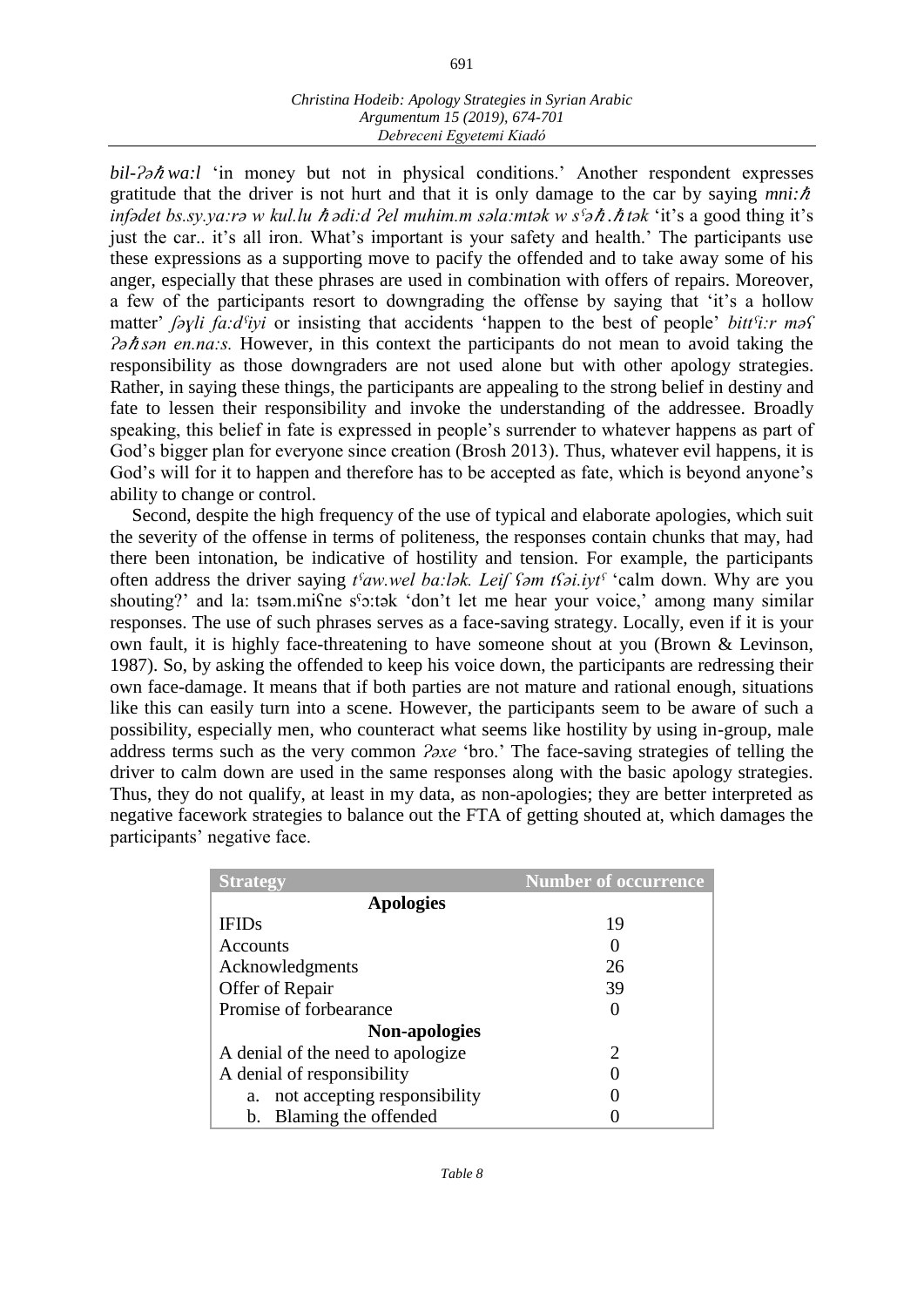# *4.6 Situation 7 (friend/get together)*

 $\overline{a}$ 

As seen in Table 9 below, except for promises of forbearance, all the apology strategies are used along with five instances of non-apologies (denial of the need to apologize and blaming the other). It can be noticed that no significant differences in the instances of use exist among the strategies: offers of repair are used the most and IFIDs are the least used. Generally, the offers of repair center about the basic move of telling the friend to get ready because the offender is coming right away. In the same way, the accounts offered are almost singlethemed and address the issue of forgetfulness by saying, for example, *nsi:t*  $\partial$ *in.nu fi: bein.na mawfed* 'I forgot that we agreed to meet.' Although the offense is by no means acceptable, the general lack of direct apologies is related to the close relationship and the equal status of the interlocutors. Whatever seriousness the offense has, it can be overlooked for the sake of friendship. As a collectivist culture in which social distance is low (Ogiermann 2009), the Syrian society can be described as oriented towards positive politeness (Brown & Levinson 1987). As South (2011) describes Syrians, they are people who put so much energy into personal relationships and who have little regard for personal space, physical or psychological. This orientation towards positive politeness is expressed in the data by using familiar and in-group address forms to signal closeness such as xay.yo 'bro,' and  $\hbar$  abi:bna Ɂil.lazam 'our closest beloved', and sˤəba:ya 'girls.' The entitlement with which the participants seem to treat their friends, by not apologizing directly and by making excuses based on just forgetting, can then be accounted for with reference to the set of accepted behaviors associated with positive politeness societies.

Again, some of the participants resort to minimizing the offense by adding utterances such as *k*al-*fa:di* 'as usual,' and *ma: btafrfi:ne yafne bd<sup><i>s*</sup>al maflu:fi w nsya:ni ħa:le 'don't you know me, I'm always clumsy and occupied' to the accounts they provide. These phrases have the overall effect of diminishing the offense to a predictable and normal behavior because, as friends, it should come as no offense or surprise to the offended, that the offender is always late.

Unique to this situation is the use of humor, sarcasm, and derogatory terms not just as nonapologies but as accompanying comments. For example, one of the participants pretends not to know what the friend is asking about in the previous turn "what happened?" to which the response is *ʃu: sˤa:r mʃa:n ʃu:* 'what happened with what?' Another participant asks the friend *bəs la: thz<sup>c</sup>rne* 'just don't block me *(on Facebook)*,' another blames the offended for having trashy luck, and yet another admits the offense but dismisses it as intentional saying: *ma: sˤa:r ʃei. bəs Ɂəna za:blək Ɂəsˤdən Allah wəki:lək* 'nothing happened, but I swear to God, I'm ignoring you on purpose as they would ignore trash.' Brown and Levinson (1987) identify banter and sarcasm as positive politeness strategies among people who are close to each other. Accordingly, in this situation, we are justified in assuming that such expressions are positive politeness devices intended to make the friend feel better about the offense and to lighten up the mood of the offended a little by joking and banter.<sup>6</sup>

<sup>6</sup> One of the reviewers suggested that I reinterpret banter and sarcasm from a different perspective than nonapologies, as positive politeness strategies. If that comment implies that the use of positive politeness amounts to an apologetic strategy, I will have to disagree. Watts (2003) dubs such usages of positive politeness in these contexts as politic behavior, which he claims does not equal politeness, of which apologies would be an instance. The function of positive politeness is simply to restore the balance with the interlocutor without including extra verbal payment in the form of the discrete apology categories identified in the taxonomies (Olshtain & Cohen 1983; Blum-Kulka & Olshtain 1984).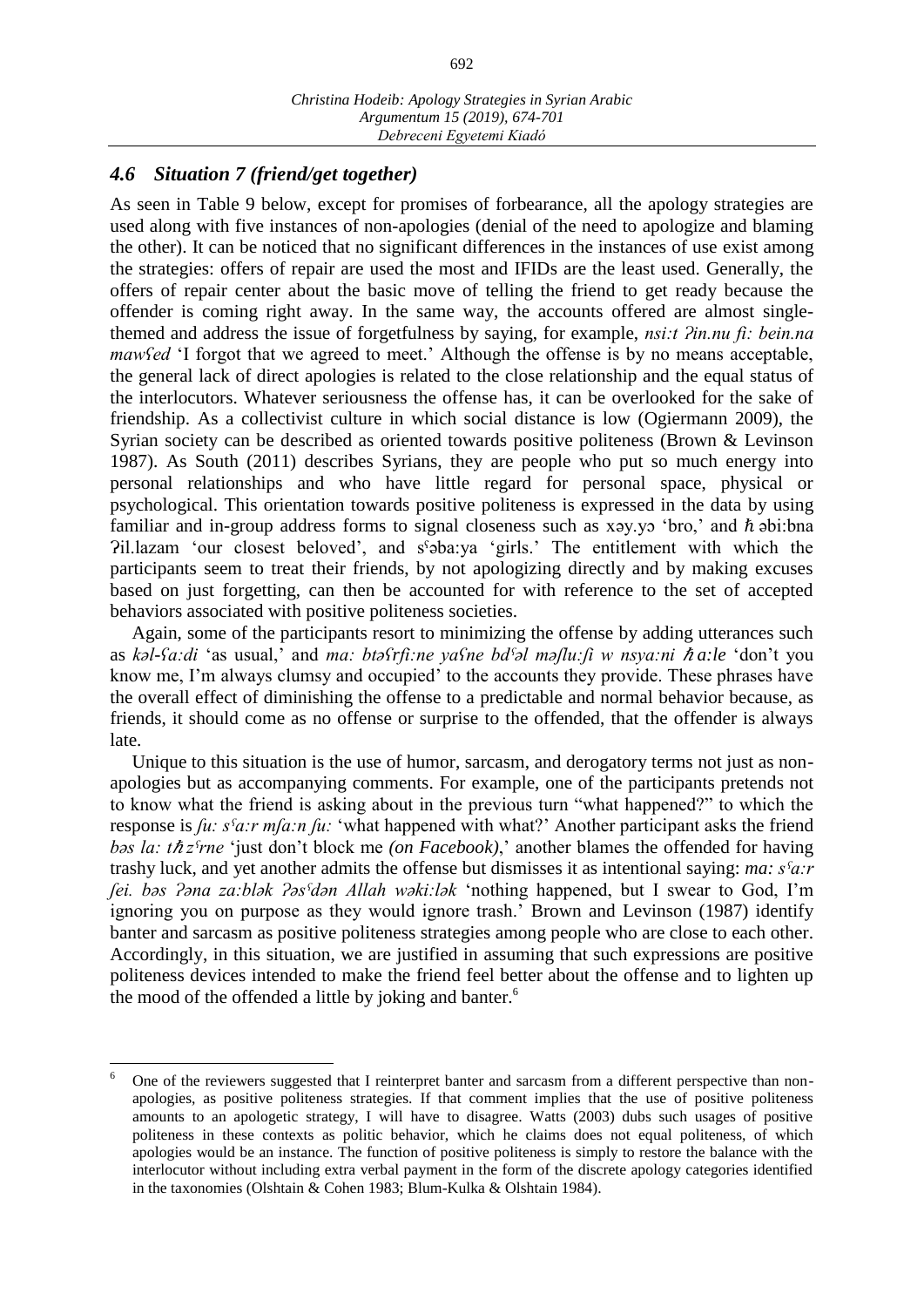The data in this situation are similar to what Bella (2014) reports in a study of apologies produced by native speakers of Greek and English learners of Greek as a foreign language. In that study, the participants use considerably less IFIDs than foreign learners of Greek, they use accounts based on personality characteristics of forgetfulness that "their interlocutor is supposed to be familiar with," and use humor as an apology strategy to a friend for being late for an appointment (Bella 2014: 693). This similarity between participants of different cultural backgrounds may be indicative of a cross-cultural similarity in the assessment of the nature of social distance and its role in eliciting certain apology strategies.

The data in this section show that the basic categories of apologies as suggested by Olshtain and Cohen (1983) are all used by the participants, which seems to further consolidate universality claims. However, the responses also contain strategies that are unique to the Syrian Arabic dialect. I present these strategies in the next section.

| <b>Strategy</b>                   | <b>Number of occurrence</b> |
|-----------------------------------|-----------------------------|
| <b>Apologies</b>                  |                             |
| <b>IFIDs</b>                      |                             |
| Accounts                          | 15                          |
| Acknowledgments                   | 12                          |
| Offer of Repair                   | 22                          |
| Promise of forbearance            | $\mathbf{\Omega}$           |
| <b>Non-apologies</b>              |                             |
| A denial of the need to apologize | 3                           |
| A denial of responsibility        | 2                           |
| a. Not accepting responsibility   |                             |
| b. Blaming the offended           | 2                           |

*Table 9*

# **5 Language-specific Strategies**

In addition to the strategies listed above, there are a number of language-specific strategies that are uniquely related to the Syrian society in particular and to the broader context in which Arabic dialects are used, in general. Two main strategies are to be discussed:

# *5.1 Using God's name*

This strategy is pervasive in Arabic dialects. The use of God's name has been noted by Nureddeen (2008) in Sudanese Arabic, Jebahi (2011) in Tunisian Arabic, and Ahmad (2017) in Iraqi Arabic. In the present data, using God's name figures invariably in every situation, sometimes without an obvious semantic content beyond the function of a response initiator when the name of God is used in response-initial positions as in *wəl.la sˤa:r məʕe ʃəɣli*, which literally means 'by God something came up.' However, a general pattern of use can be seen. Most of the participants use this strategy in swearing to God in order to intensify the apology or to assert whatever claim they are making. Intensification through swearing to God is not limited to one apology strategy, but it accompanies all the basic categories such as IFIDs, accounts, expressing self-deficiency, and offers of repair. The intensification is in the form of a prepositional phrase 'by God' which prefaces the strategy used to perform the apology and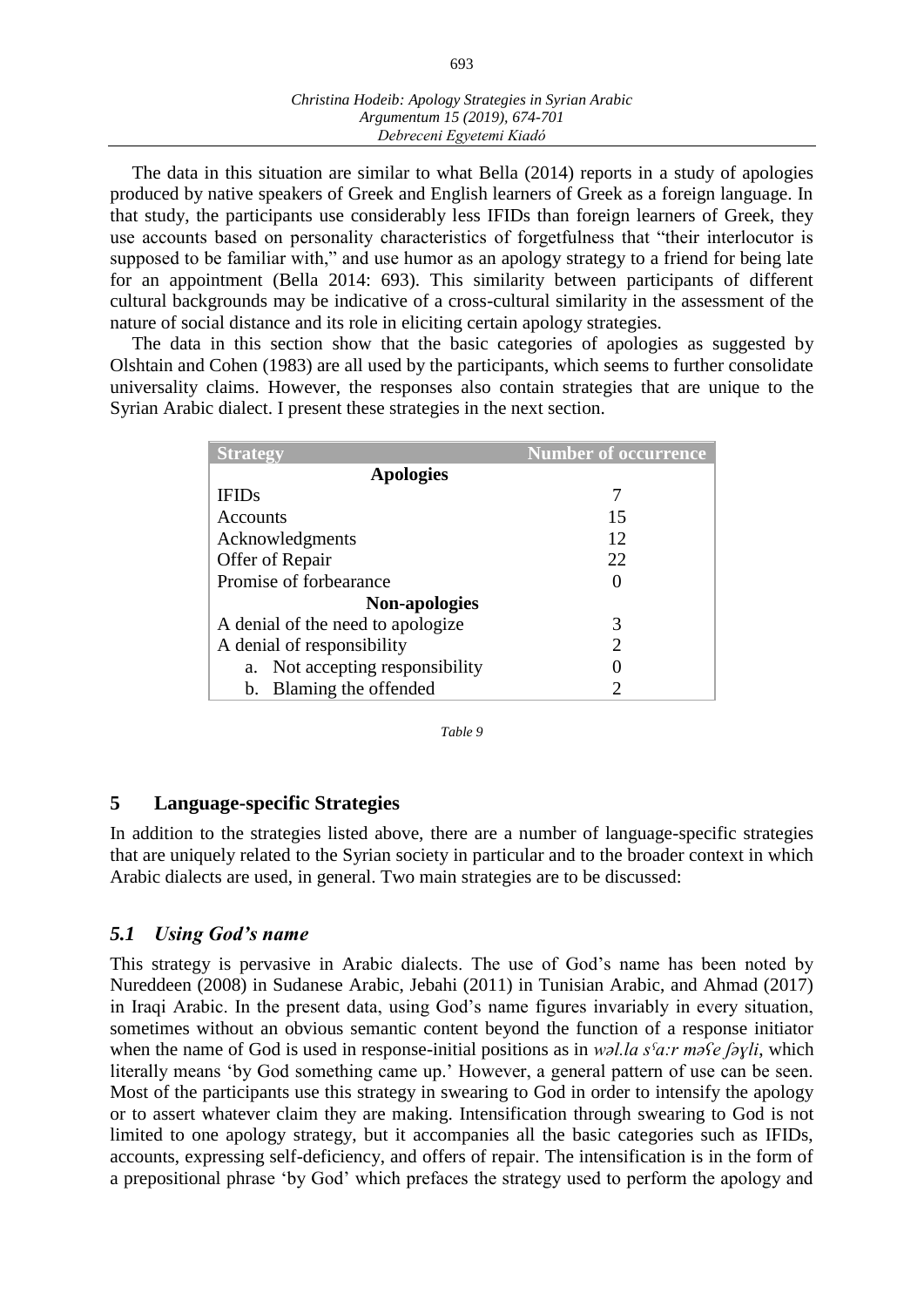functions as an appeal to the addressee to accept the apology. The data in this paper abound with instances of similar usage. For instance, one participant intensifies her account of the situation in Situation 2 by swearing bəs wəl.la d<sup>s</sup>əyt<sup>s</sup> [əyl 'but by God, it's the pressure of work.' One Syrian form of apology appears especially frequently preceded by the phrase 'by God,': it is a form of IFID which translates roughly as 'don't blame me' or bəl.lah ma: twa:xezne in Syrian Arabic. This particular use in swearing to God has also been noted by Ahmad (2017), who explains that the basic formula of swearing to God in Iraqi Arabic is saying "by God."

Another way in which the participants use God's name is in the context of repairs and promises of forbearance, not as an intensification, but as a way of leaving the execution of future plans to the hands of God. This use appears in utterances such as *inshallah mə ʕəd titkər.rər* 'if God is willing, it will not happen again,' for instance, as a reflection of people's general belief in destiny and that the best course of action is to leave things to God, who controls everything. Because using God's name is so common in Syrian Arabic, even though it has religious connotations, its use is by no means limited to religious people and to the meaning discussed above. Everyone, including atheists, uses this particular expression "God wills" in its other meaning, which in the right contexts, has the function of deferring future plans and of evading solid commitments. Other uses of God's name include thanking God for keeping health intact (in Situation 5), and making exclamations *ya:*  $^i$ *ila:he* 'Oh my God!'

# *5.2 Using proverbs and folk expressions*

Bataineh and Bataineh (2008) note that in Jordanian Arabic apologies, Jordanians often use proverbs and sayings to "ease their responsibility and pacify the victim" (p. 816). In the present dataset, proverbs are used differently. They are used as an-other-blaming strategy in a context that utilizes their meaning for the purpose of shifting the blame to the other. One of the proverbs is *el.li fi: ʃɔ:ki btinxəzu*, which roughly translates as 'whoever has a thorn underneath will feel its prick.' The participants use this strategy in Situation 1, in which it is used as if they were saying that the colleague is feeling that the comment was directed at him/her because of an inner feeling of inadequacy and guilt at having made a mistake that deserves criticism. Moreover, related to the use of proverbs is the use of folk expressions, which express underlying mentalities. One of these expressions, which functions as taking on responsibility, according to (Ahmad 2017), is *zrəst bda?ne* 'plant it in my beard.' The meaning of this expression is that the offender is taking full responsibility, pleading for forgiveness, and asking the offended to let it go. Although I agree with Ahmad (2017) that the expression can be used to acknowledge responsibility, I suggest that it cannot always be classified as such. In contexts, in which a third party apologizes on behalf of the offender, it is more likely that the speaker is performing a generic apology without claiming responsibility for an offense s/he did not cause. Such a behavior is normal in collectivist societies such as the Japanese (Leech 2014). The expression in this dataset is an IFID, although, I reiterate, it cannot always be categorized as one strategy rather than the other. Further research may shed light on the nature, use, and interpretation of this fixed folk expression.

The cultural significance of "plant it in my beard' goes way back in time when facial hair was one fundamental aspect of a man's masculinity. Hassan Daoud, a contemporary Lebanese journalist, discusses the historical symbolism of the mustache as a marker of manhood in a Lebanese village. At the beginning of the twentieth century, the area was not yet divided into Syria and Lebanon, but the entire region was called Natural Syria. Thus, the observations Daoud makes of Lebanese men are also valid for Syrian men. He explains that "in the popular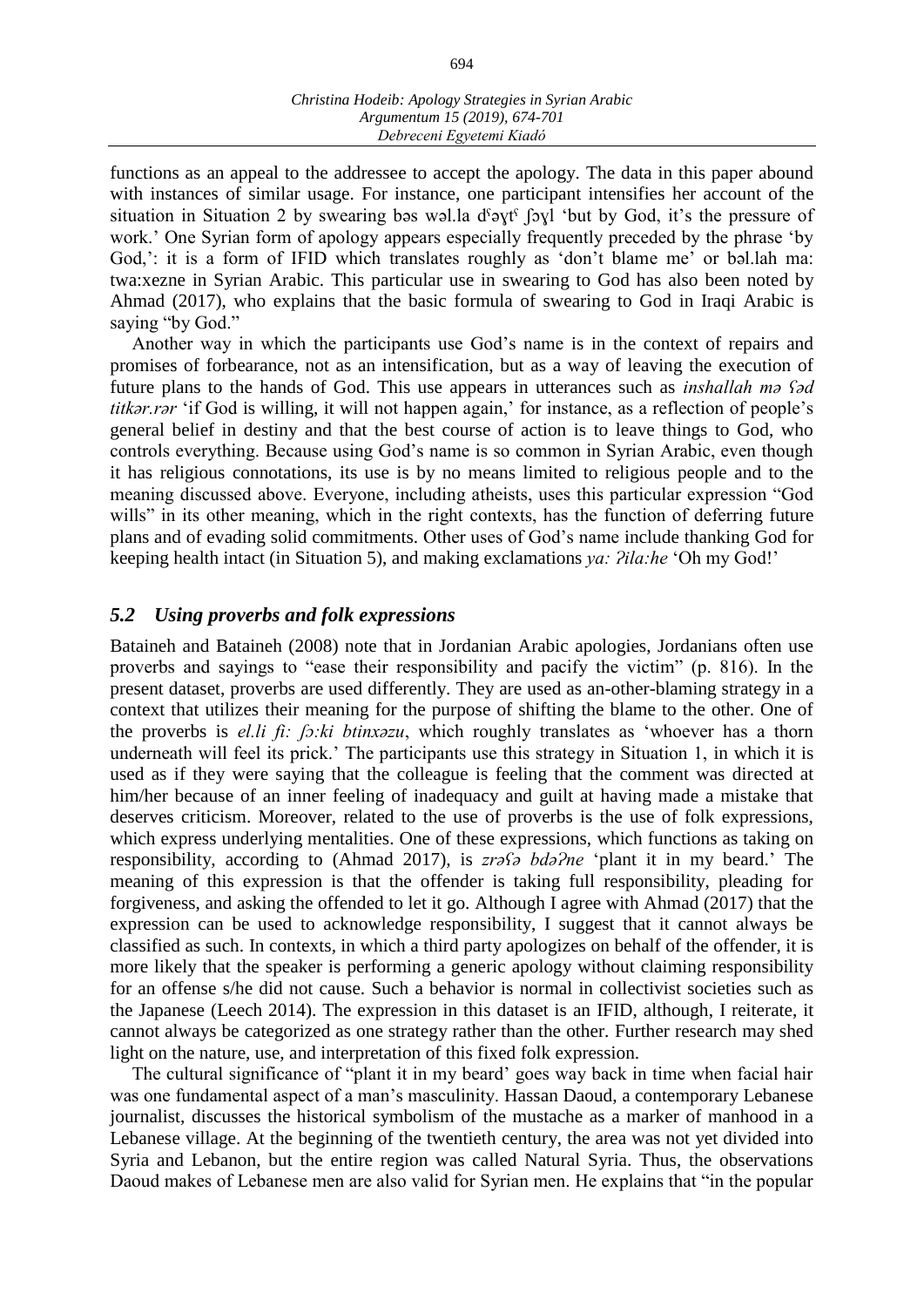sayings and folktales that have come down to us through the ages a man swears to another man on his moustache, a symbol of his honor and nobility" (Cohen-Mor 2018: 60). This may well indicate that the popular saying "plant it in my beard" has its roots in folklore and tradition; to "swear by the beard" is like taking an oath related to the man's sense of honor as a part of his masculinity. Therefore, given these cultural associations, using this expression as a plea for forgiveness and as an apology strategy, especially among men, increases the sincerity of the apology making it more powerful and persuasive overall.

#### **6 General Discussion of the Strategies**

A relationship can be mapped out with respect to the use of the different strategies and the influence of the social factors of status, distance, and the severity of the offense. First, IFIDs are used most frequently in the elderly woman situations (4, 6, 8), and although, Cohen and Olshtain (1981) devised the situations with the varying degrees of severity specifically to examine expressions of regret (a sub-type of IFIDs), the data here show that their use is solely motivated by the age gap between the offended and the apologizer. The influence of age is evident in the fact that IFIDs do not appear as frequently in Situation 5, in which the offense is severe and the offended is a total stranger. However, it must be noted that the higher status of the addressee is correlated with a higher frequency of use of IFIDs (Situation 3), and, on the other hand, the low social distance and the equal status between the speaker and the addressee in Situation 7 account for the low number of occurrences of IFIDs, despite the fact that the offense is not mild. Another effect that seems to be associated almost exclusively with social distance is the style of language, where it is observed that the participants use more formal language in situations 1 and 3 in which social distance is high. On the other hand, the language is informal and casual in Situation 2 in which the relationship between the interlocutors is close. It should also be noted that expressions of shame and self-humiliation, as instances of taking on responsibility, are exclusively motivated by social status as those expressions are only used in Situation 3 (boss/meeting).

As far as offers of repairs are concerned, their use is predictable and related to situations in which the offense causes not only physical damage (Situations 4 and 5) but also emotional damage (Situation 2). I argue, however, that the high number of occurrence of repairs in Situation 2 is to make up for the lack of direct apology forms, in addition to their appropriateness to the context and to the type of the offense. Furthermore, repairs are used with accounts also in Situation 7 in which IFIDs are rarely used.

The use of non-apology strategies of all types seems to be, first and foremost, an effect of the DCT design. Non-apologies appear mainly in situations 1 and 8 in which the description of the situation makes it clear that the offense may be a misunderstanding (Situation 1), and hence, no need for apologies, or that the offense is largely caused by the offended (Situation 8), hence, blaming the offended is used. However, given the limitations of the research tool, this pattern cannot be verified, and further research is needed, probably for non-apologies by themselves. Moreover, as I already mentioned in Situation 8, cultural considerations may help explain non-apologies and what may be considered instances of impoliteness.

Apology intensification is another universal feature that Syrian Arabic exhibits. Intensification is either internal to the apology strategy and is expressed in the form of adverbials or shows concern for the hearer, which is an external intensification device. Additionally, it is also possible to intensify the apology externally by combining any two or more strategies (Blum-kulka & Olshtain 1984). The participants also intensify the apologies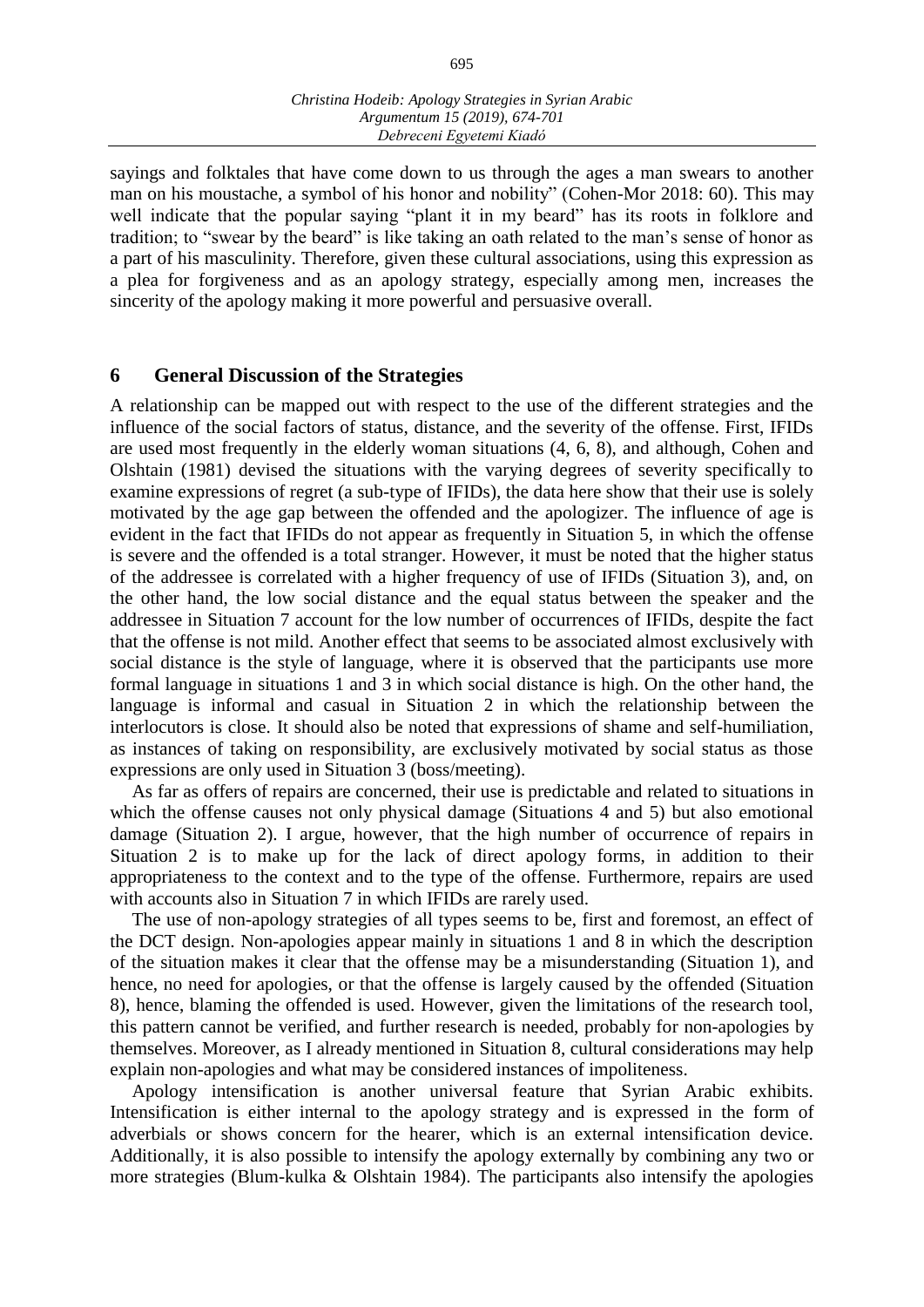by repeating the same strategy twice, which virtually characterizes every situation. However, as the distribution of the intensified apologies suggests, internal and external intensification (exclusive of the strategy whereby the interlocutors combine strategies) seems to be related to the severity of the offense (situation 4 and 5) and the higher social status of the addressee, whether it is perceived as a result of an age difference (situations 4, 6, and 8) or a difference in hierarchy (Situation 3).

A general comment may be added in relation to all the strategies. Facework and politeness strategies accompany the different types of apology strategies, which is indicative of the close relationship between apologies and politeness. The participants' choice of negative or positive facework strategies seems to be motivated mainly by social distance. Where there is low social distance (situations 2 and 7), addressee-specific positive politeness is used: the participants use in-group and familiar address terms with the son as opposed to banter, sarcasm, and derogatory terms with the friend. On the other hand, the participants use negative politeness in the form of formal address forms in situation 3 (boss/meeting). The negative and positive politeness strategies in these situations do not by themselves count as apologies, but they are used to support the apology either by placating the offended (Situation 2), asserting common grounds (Situations 7), or showing due respect (Situation 3). The participants' awareness of the importance of facework strategies to restore equilibrium is evident, moreover, in their use of face-saving strategies directed at their own negative face when they are yelled at (Situation 5).

# **7 Conclusion**

This paper is a first attempt to establish a taxonomy of apology strategies in Syrian Arabic. The results of the study suggest that all the basic categories of apologies, as found in many other languages and classified by Olshtain and Cohen (1983) are found in the data. Moreover, a clear relationship is observed between the use of IFIDs and the social factors of the older age of the addressee, social status, and the degree of social distance. The use of more IFIDs is positively correlated with the older age and the higher status of the addressee (the elderly woman situations and the boss situation, respectively). However, the opposite is true when the speakers are close and have an equal status (the friend situation), where IFIDs are much less frequently used. As far as the gravity of the situation is concerned, no particular strategy is systematically related with the severity of the situation, whether low or high. However, specific types of apology intensification, which is another universal feature exhibited by Syrian Arabic, are related both to the severity of the situation and the social status of the addressee. Additionally, the influence of social distance appears in the participants' alternation between the formal and the informal styles of language in relation to higher and lower social distance respectively. The participants also use language-specific strategies such as invoking God's name to intensify the apology and use proverbs and folk expressions, which in the relevant contexts serve either as intensifiers or other-blaming strategies. Moreover, the participants show an orientation towards the concept of face in relation to apologies, as can be seen in the use of positive and negative politeness to support the apology in situations of low and high social distance, in which the choice of the appropriate facework strategy is bound to the participant's estimation of social distance. The results cannot be used conclusively, and further research is needed in order to map out a distributive relationship between the use of the strategies and the social factors mentioned before. The study also sheds light on the values of the Syrian society and on the way they are reflected in the realization of the speech act of apology.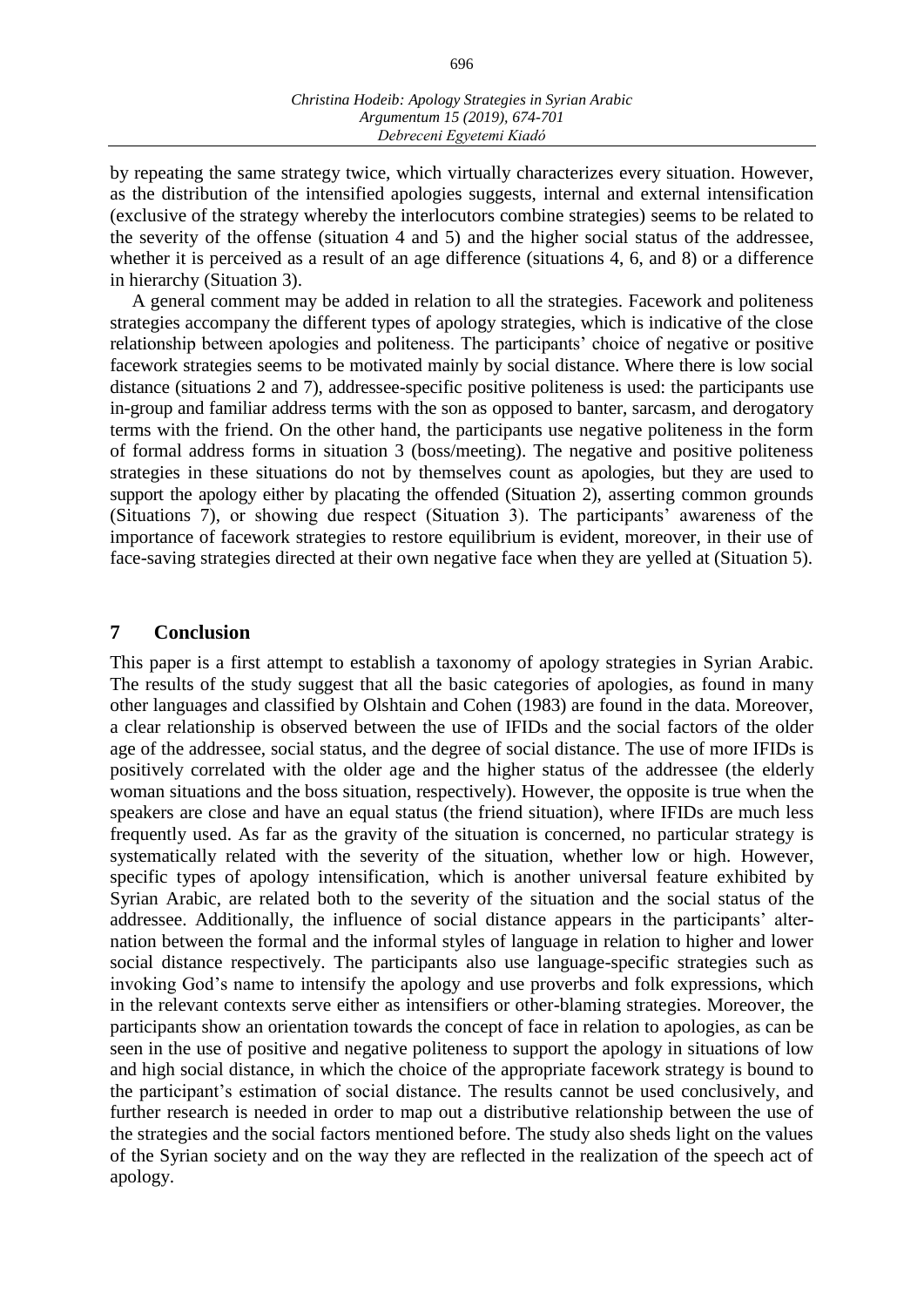#### **References**

- Ahmad, A.H. (2017): *The Pragmatics of Apology Speech Act behavior in Iraqi Arabic and English.* Unpublished Doctoral Dissertation. UK: De Montfort University.
- Al-Khatib, M.A. (2006): The pragmatics of invitation making and acceptance in Jordanian society. *Journal of Language and Linguistics* 5.2, 272-294.
- Al-Zumor, A.W.Q.G. (2011): Apologies in Arabic and English: An inter-language and crosscultural study*. Journal of King Saud University-Languages and Translation* 23.1, 19-28.
- Austin, J.L. (1962): *How to Do Things with Words*. Clarendon: Oxford.
- Awedyk, W. (2011): On apologizing in Norwegian. *Folia Scandinavica* 13, 50-62.
- Bataineh, R.F. & Bataineh, R.F. (2008): A Cross-cultural Comparison of Apologies by Native Speakers of American English and Jordanian Arabic. *Journal of Pragmatics* 40.4,792-821.
- Bichi, R. (2008): Mixed approach to measuring social distance. *Cognition, Brain, Behavior* 12.4, 487.
- Bella, S. (2009): Invitations and politeness in greek: The age variable. *Journal of Politeness Research* 5, 243-271.
- Bella, S. (2014): A contrastive study of apologies performed by Greek native speakers and English learners of Greek as a foreign language. *Pragmatics. Quarterly Publication of the International Pragmatics Association (IPrA)* 24.4, 679-713.
- Bergman, M.L., & Kasper, G. (1993): Perception and Performance in Native and Non-native Apology. In: Kasper, G. & Blum-Kulka, S. (eds.): *Interlanguage Pragmatics*. New York, NY: Oxford University Press, 82-107.
- Blum-Kulka, Sh. & Olshtain, E. (1984): Requests and apologies: A cross-cultural study of speech act realization patterns (CCSARP). *Applied Linguistics* 5.3, 196-213.
- Blum-Kulka, S., House, J. & Kasper, G. (eds.) (1989): *Cross-cultural pragmatics: Requests and apologies*. Norwood, NJ: Ablex.
- Brosh, H. (2013): Proverbs in the Arabic language classroom. *International Journal of Humanities and Social Science* 3.5, 19-29.
- Brown, P. & Levinson, S.C. (1987): *Politeness: Some Universals in Language Usage*. Cambridge, UK: Cambridge University Press.
- Cohen, A. D. & Olshtain, E. (1981): Developing a measure of sociocultural competence: the case of apology. *Language Learning* 31.1, 113-134.
- Cohen, A.D., Olshtain, E. & Rosenstein, D.S. (1986): Advanced EFL apologies: What remains to be learned? *International Journal of the Sociology of Language* 62, 51-74.
- Cohen-Mor, D (ed.) (2018): *Cultural Journeys into the Arab World: A literary Anthology*. Albany, NY: SUNY Press. Retrieved from https://books.google.hu/books.
- Curl, T.S. (2006): Offers of assistance: Constraints on syntactic design. *Journal of Pragmatics* 38.8, 1257-1280.
- Cyluk, Ag. (2013): Discourse completion task: Its validity and reliability in research projects on speech acts. *Anglica. An International Journal of English Studies* 22.2, 101-112.
- Félix-Brasdefer, C.J. (2006): Declining an invitation: A cross-cultural study of pragmatic strategies in American English and Latin American Spanish. *Multilingua – Journal of Cross-Cultural and Interlanguage Communication* 22.3, 225-255.
- Fraser, B. (1981): On apologizing. In: Coulmas, F. (ed.): *Conversational Routines*. The Hague: Mouton, 259-271.
- Garcia, C. (2009): The three stages of Venezuelan invitations and responses. *Multilingua– Journal of Cross-Cultural and Interlanguage Communication* 18.4, 391-434.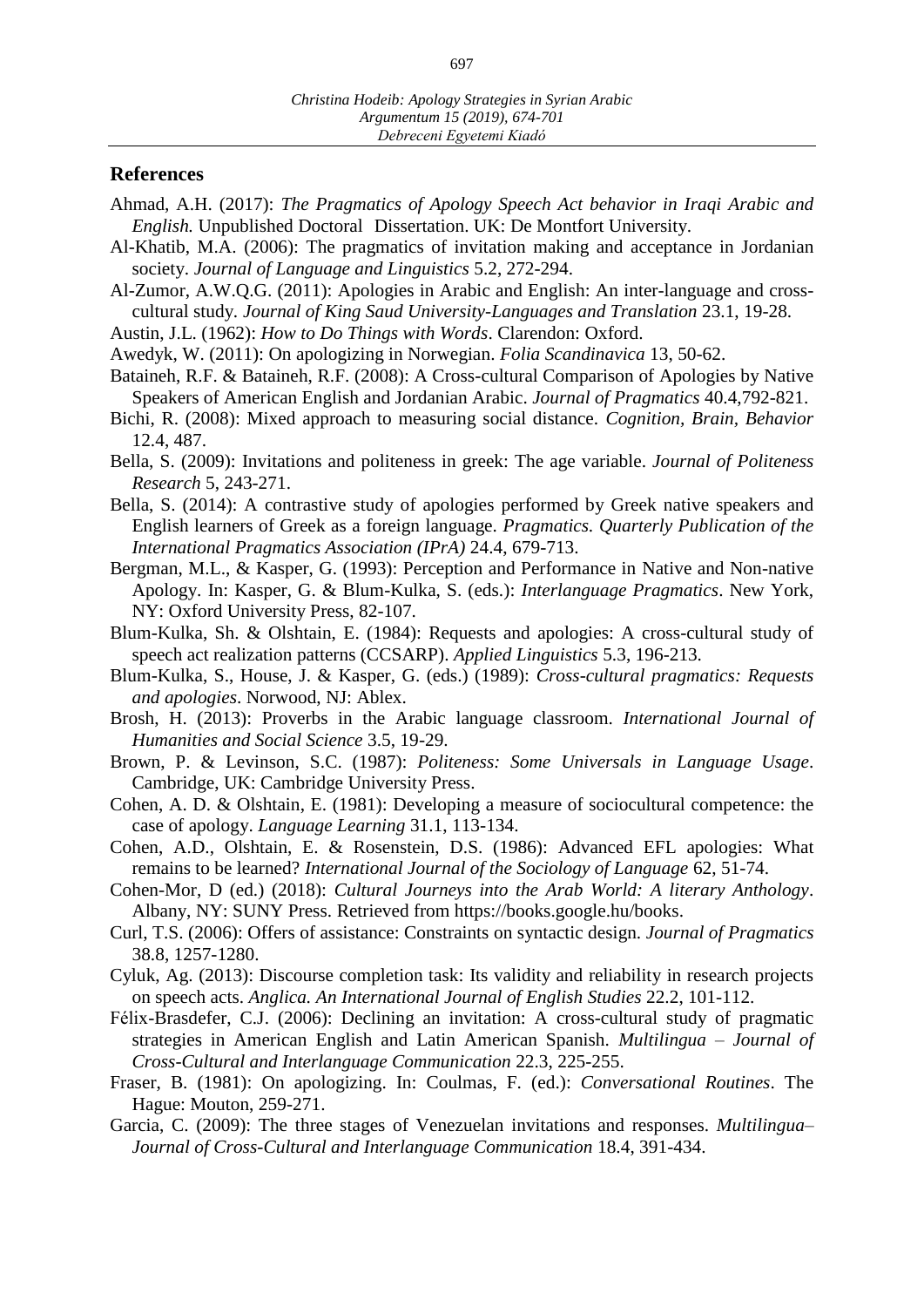- Gass, S. & Neu, J. (eds.) (1996): *Speech Acts Across Cultures. Challenges to Communication in a Second Language*. Berlin & New York: De Gruyter Mouton.
- Ghawi, M. (1993): Pragmatic transfer in Arabic learners of English. *The Arizona Working Papers in Second Language Acquisition and Teaching* 1, 39-52.
- Goffman, E. (1971): *Relations in Public: Microstudies of the Public Order*. New York: Basic Books.
- Golato, A. (2002): German compliment responses. *Journal of Pragmatics* 34.5, 547-571.
- Grainger, K., Kerkam, Z., Mansor, F. & Mills, S. (2015): Offering and hospitality in Arabic and English. *Journal of Politeness Research* 11.1, 41-70.
- Holmes, J. (1989): Sex differences and Apologies: One aspect of communicative competence. *Applied Linguistics* 10.2, 194-213.
- Holmes, J. (1990): Apologies in New Zealand English. *Language in Society* 19.2, 155-199.
- Jebahi, K. (2011): Tunisian university students' choice of apology strategies in a discourse completion task. *Journal of Pragmatics* 43.2, 648-662.
- Jucker, A.H. (2009): Speech act research between Armchair, field and laboratory: The case of compliments. *Journal of Pragmatics* 41.8, 1611-1635.
- Kasper, G. & Dahl, M. (1991): Research methods in interlanguage pragmatics. *Studies in Second Language Acquisition* 13.02, 215-247.
- Koutlaki, S.A. (2002): Offers and expressions of thanks as face enhancing acts: Tæ'arof in Persian. *Journal of Pragmatics* 34, 1733-1756.
- Koczogh, H.V. (2012): The Effects of Gender and Social Distance on the Expression of Verbal Disagreement Employed by Hungarian Undergraduate Students. Unpublished Doctoral Dissertation. Debrecen, Hungary: University of Debrecen.
- Reiter, R.M. (2000). *Linguistic Politeness in Britain and Uruguay: A Contrastive Study of Requests and Apologies* (Vol. 83). Amsterdam: John Benjamins.
- Meier, A.J. (1998): Apologies: What do we know. *Journal of Applied Linguistics* 8.2, 215-132.
- Muthusamy, P. & Farashaiyan, A. (2016): Situational variations in request and apology realization strategies among international postgraduate students at Malaysian universities. *English Language Teaching* 9.3, 181.
- Nureddeen, F.A. (2008): Cross cultural pragmatics: Apology strategies in Sudanese Arabic. *Journal of Pragmatics* 40.2, 279-306.
- Nydell, M.K. (2006): *Understanding Arabs: A Guide for Modern Times*. 4th ed. Boston, Mass: Intercultural Press.
- Ogiermann, E. (2009): *On Apologising in Negative and Positive Politeness Cultures* (Vol.191). Amsterdam: John Benjamins.
- Ogiermann, E. (2009): Politeness and in-directness across cultures: A comparison of English, German, Polish and Russian Requests. *Journal of Politeness Research. Language, Behaviour, Culture* 5.2, 189-216.
- Olshtain, E. & Cohen, A. (1983): Apology: A speech act set. In: Wolfson, N. & Judd, E. (eds.): *Sociolinguistics and language acquisition.* Rowley, MA: Newbury House Publishers*,* 18-35.
- Olshtain, E. & Cohen, A.D. (1989): Speech act behaviour across languages. In: H. Dechert, W. & Raupach, M. (eds.): *Transfer in Language Production*. Norwood, NJ: Ablex, 53-67.
- Olshtain, E. & Cohen, A.D. (1990): The learning of complex speech act behaviour. *TESL Canada Journal* 7.2, 45-65.
- Owen, M. (1983): *Apologies and Remedial Interchanges: A Study of Language Use in SocialInteraction*. Berlin, New York & Amsterdam: Mouton de Gruyter.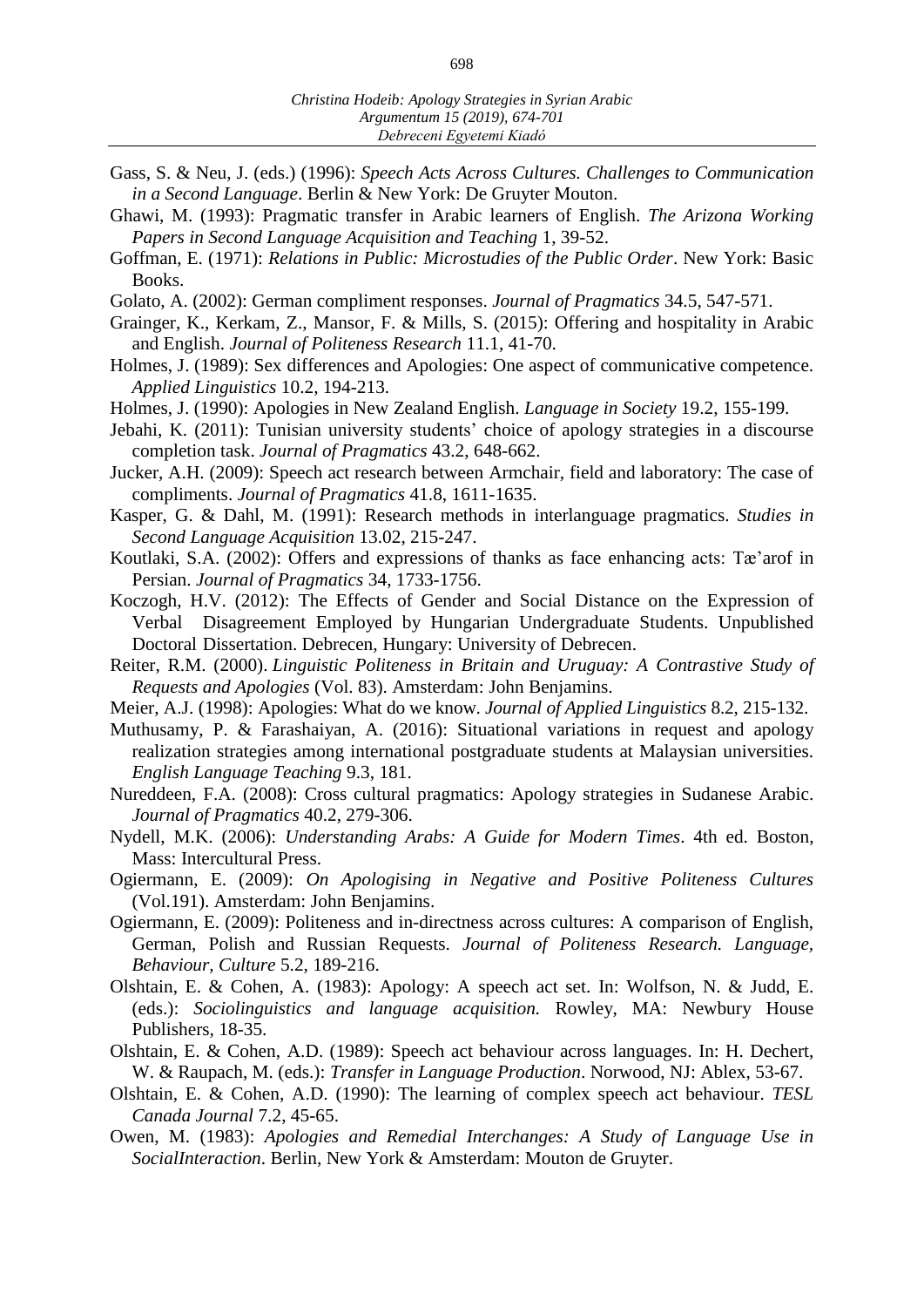- Rinnert, C. & Kobayashi, H. (1999): Requestive hints in Japanese and English. *Journal of Pragmatics* 31.9, 1173-1201.
- Ruzickova, E. (2007): Strong and mild requestive hints and positive-face redress in Cuban Spanish. *Journal of Pragmatics* 39.6, 1170-1202.
- Searle, J.R. (1969): *Speech acts: An Essay in the Philosophy of Language*. Cambridge, UK: Cambridge University Press.
- Shariati, M. & Chamani, F. (2010): Apology strategies in Persian. *Journal of Pragmatics* 42.6, 1689-1699.
- South, C. (2011): *CultureShock! Syria: A Survival Guide to Customs and Etiquette*. 4th ed. Marshall Cavendish International Asia Pte Ltd.
- Suszczyńska, M. (1999): Apologizing in English, Polish, and Hungarian: different languages, different strategies. *Journal of Pragmatics* 31, 1053-1065.
- Tang, C. & Zhang, G.Q. (2009): A contrastive study of compliment responses among Australian English and Mandarin Chinese speakers. *Journal of Pragmatics* 41.2, 325-345.
- Trosborg, A. (1987): Apology strategies in natives/non-Natives. *Journal of Pragmatics*, 11.2, 147-167.
- Watts, R.J. (2003): *Politeness*. Cambridge, UK: Cambridge University Press.
- Wierzbicka, A. (1985): Different cultures, different languages, different speech acts Polish vs. English. *Journal of Pragmatics* 9, 145-178.

Christina Hodeib University of Debrecen Doctoral School of Linguistics Pf. 400 H-4002 Debrecen christinahodeib@gmail.com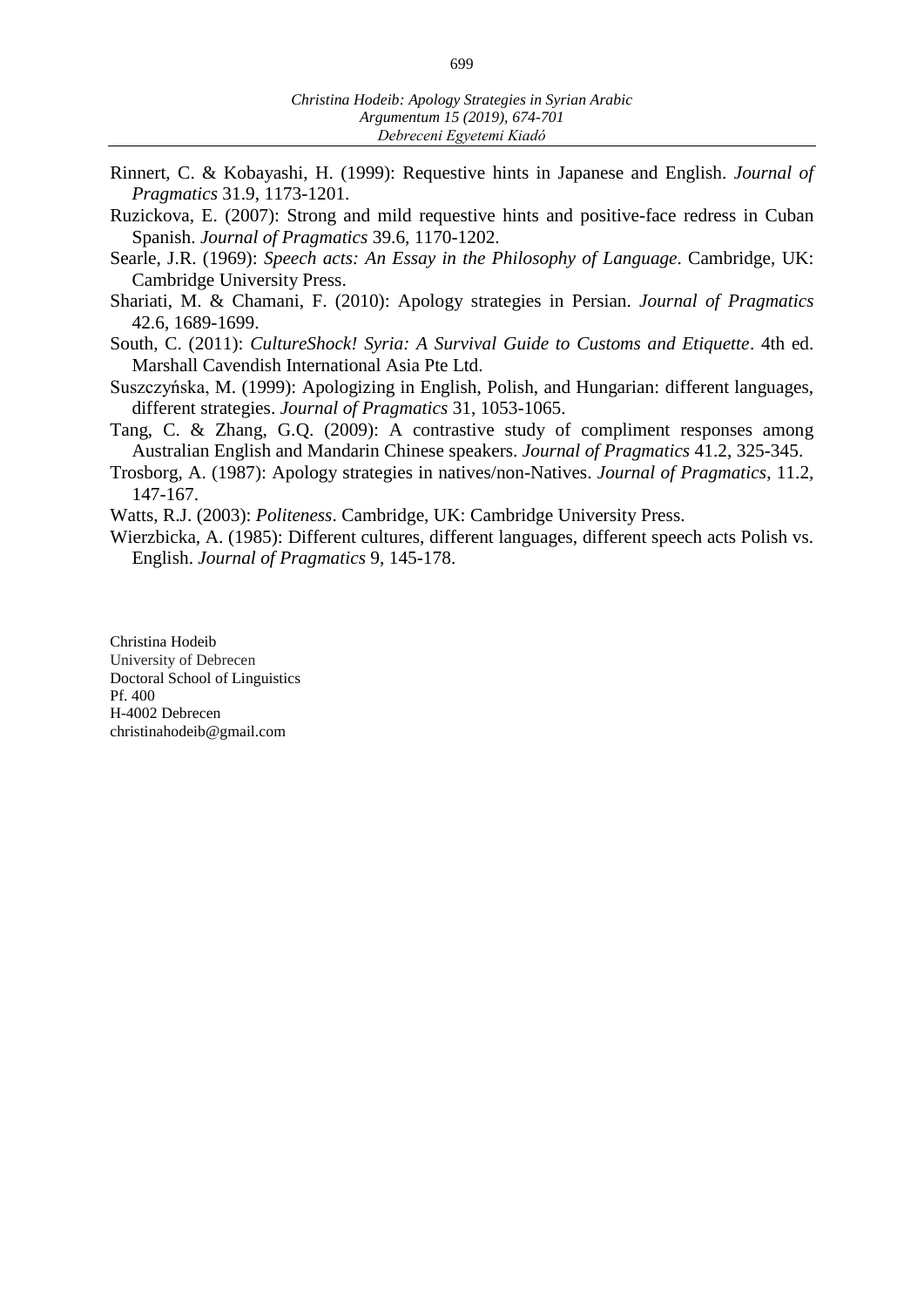# **Appendix A: The Discourse Completion Test in English**

1) You're at a meeting and you say something that one of the participants interprets as a personal insult to him.

He: "I feel that your last remark was directed at me and I take offense." You:

2) You call from work to find out how things are at home and your kid reminds you that you forgot to take him shopping, as you had promised. And this is the second time that this has happened. Your kid says over the phone.

Kid: "Oh, you forgot again and you promised!" You:

3) You completely forget a crucial meeting at the office with your boss. An hour later you call him to apologize. The problem is that this is the second time you've forgotten such a meeting. Your boss gets on the line and asks:

Boss: "What happened to you?"

You:

4) You accidentally bump into a well-dressed elderly lady at an elegant department store, causing her to spill her packages all over the floor. You hurt her leg, too. It's clearly your fault and you want to apologize profusely.

She: "Ow! My goodness!"

You:

5) Backing out of a parking place, you run into the side of another car. It was clearly your fault. You dent in the side door slightly. The driver gets out and comes over to you angrily. Driver: "Can't you look where you're going? See what you've done?"

You:

6) You bump into a well-dressed elderly lady at a department store, shaking her up a bit. It's your fault, and you want to apologize.

She: "Hey, look out!"

You:

7) You forget a get-together with a friend. You call him to apologize. This is already the second time you've forgotten such a meeting. Your friend asks over the phone: Friend: "What happened?" You:

8) You bump into an elderly lady at a department store. You hardly could have avoided doing so because she was blocking the way. Still, you feel that some kind of apology is in order. She: "Oh, my!"

You: